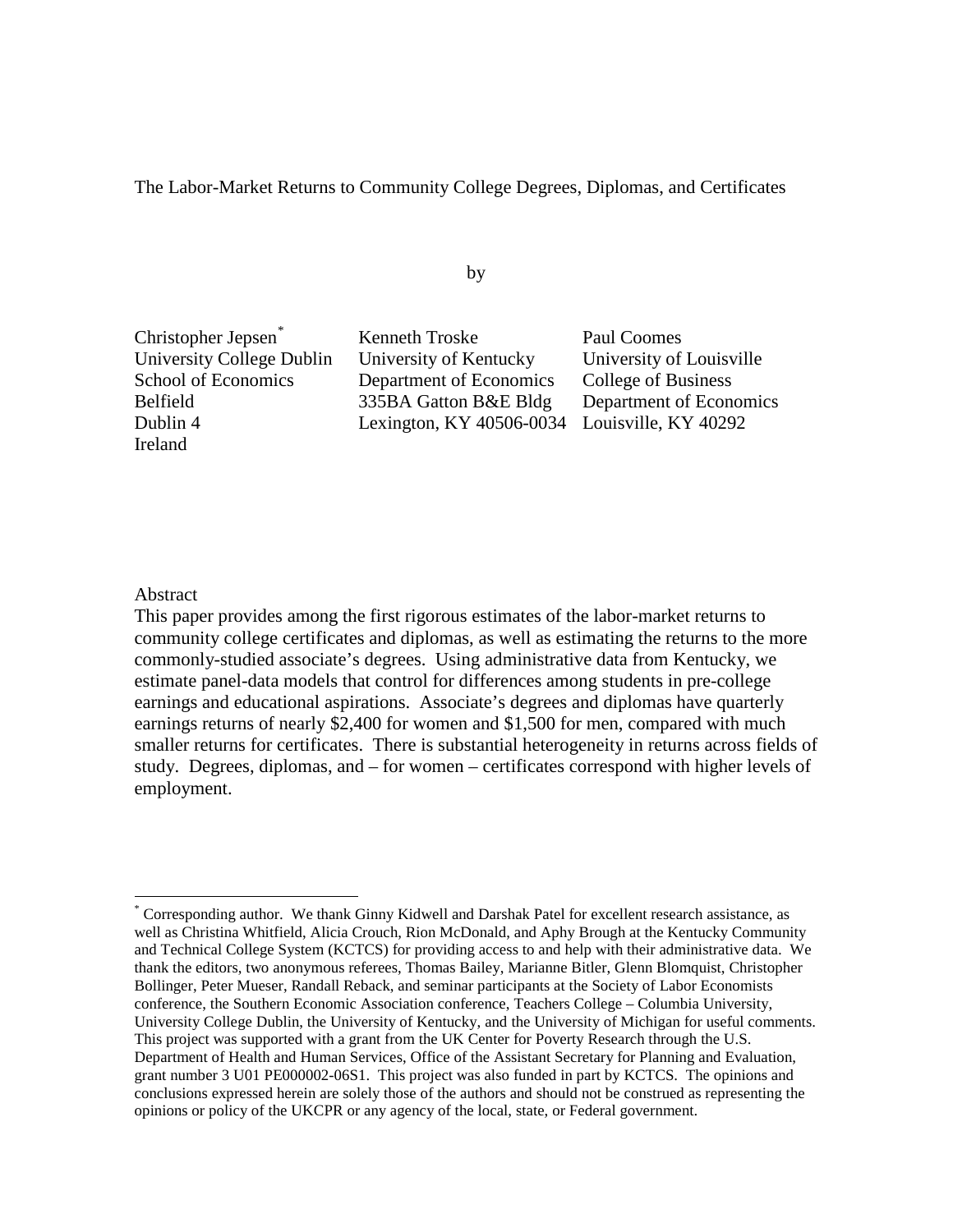# **1. Introduction**

 $\overline{a}$ 

In July 2009, President Obama announced a \$12 billion initiative to increase assistance to the nation's community colleges (Kellogg and Tomsho, 2009).<sup>[1](#page-1-0)</sup> The announcement, delivered at Macomb Community College in Michigan, illustrates the administration's view that community colleges are an essential component of the nation's economy. Nationally, over 45 percent of undergraduate students in higher education were enrolled in public community colleges during the 2006-2007 school year (Knapp et al., 2008). During that year, community college enrollment was more than 2.4 million fulltime students and 3.8 million part-time students.

Community colleges are diverse institutions that offer several opportunities for individuals to gain human capital. Community colleges offer a variety of each of the three types of awards: degrees, diplomas, and certificates. Certificates are primarily awarded in technical programs and typically require one or two semesters of course work. Examples include medical records coding specialist, IT network administrator, automotive mechanic, and electrician. Diplomas typically require more than a year of study and are also most common in technical fields such as surgery technology, accounting, and practical nursing. Associate's degrees require the most number of credits, 60 to 76 depending on the field of study. The curriculum for associate's degree programs have much in common with that of the first two years of a four-year college, with liberal arts and general education courses as well as those geared to specific vocations, such as registered nursing. Associate's degree credits generally are transferrable to a four-year college towards a bachelor's degree.

Recent economic research on the labor-market returns for community colleges has focused almost exclusively on the returns to associate's degrees or the returns to additional

<span id="page-1-0"></span><sup>&</sup>lt;sup>1</sup> In comparison, existing federal government assistance to community colleges is around \$2 billion.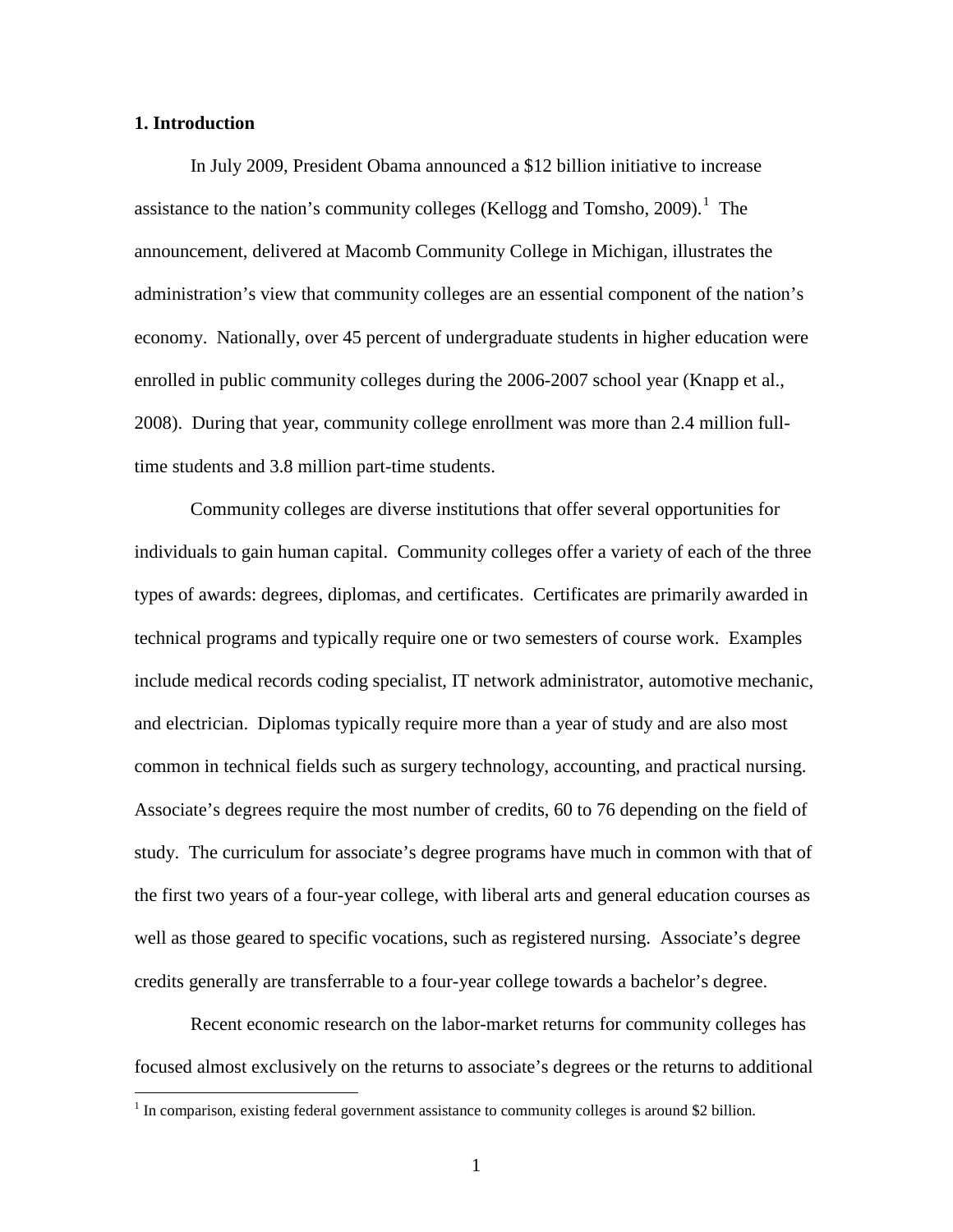years of schooling or credits. Although community colleges emphasize the benefits of diplomas and certificates, these benefits are based on anecdotal evidence rather than rigorous empirical analysis. A few studies look at the effects of certificates on labormarket outcomes, but these results are often inconclusive and are based on small samples of certificate recipients drawn from national longitudinal surveys. Given the growing importance of these awards as well as the growing importance of community colleges in general, it is important to document the economic returns associated with this form of human capital investment.

This paper provides among the first detailed empirical evidence of the labor-market returns to community college diplomas and certificates, as well as providing additional information on the returns to associate's degrees and credits earned. One unique aspect of our analysis is that to estimate these returns we exploit detailed administrative data from Kentucky, following 20 to 60 year-old students who entered the state's community college system during the 2002-2003 and 2003-2004 school years with the intent of receiving an award. Our student fixed effects model uses across-student and within-student variation to identify the labor-market returns. We include information on student goals and number of classes taken in the first term to provide comprehensive controls for potential differences in labor-market outcomes between students who complete different levels of communitycollege schooling. Such controls have not been included in previous studies of community college returns and therefore provide a valuable contribution to the returns-to-schooling literature.

Consistent with previous work, we find that labor-market returns to schooling are larger for women than for men. On average, women receive approximately \$2,400 higher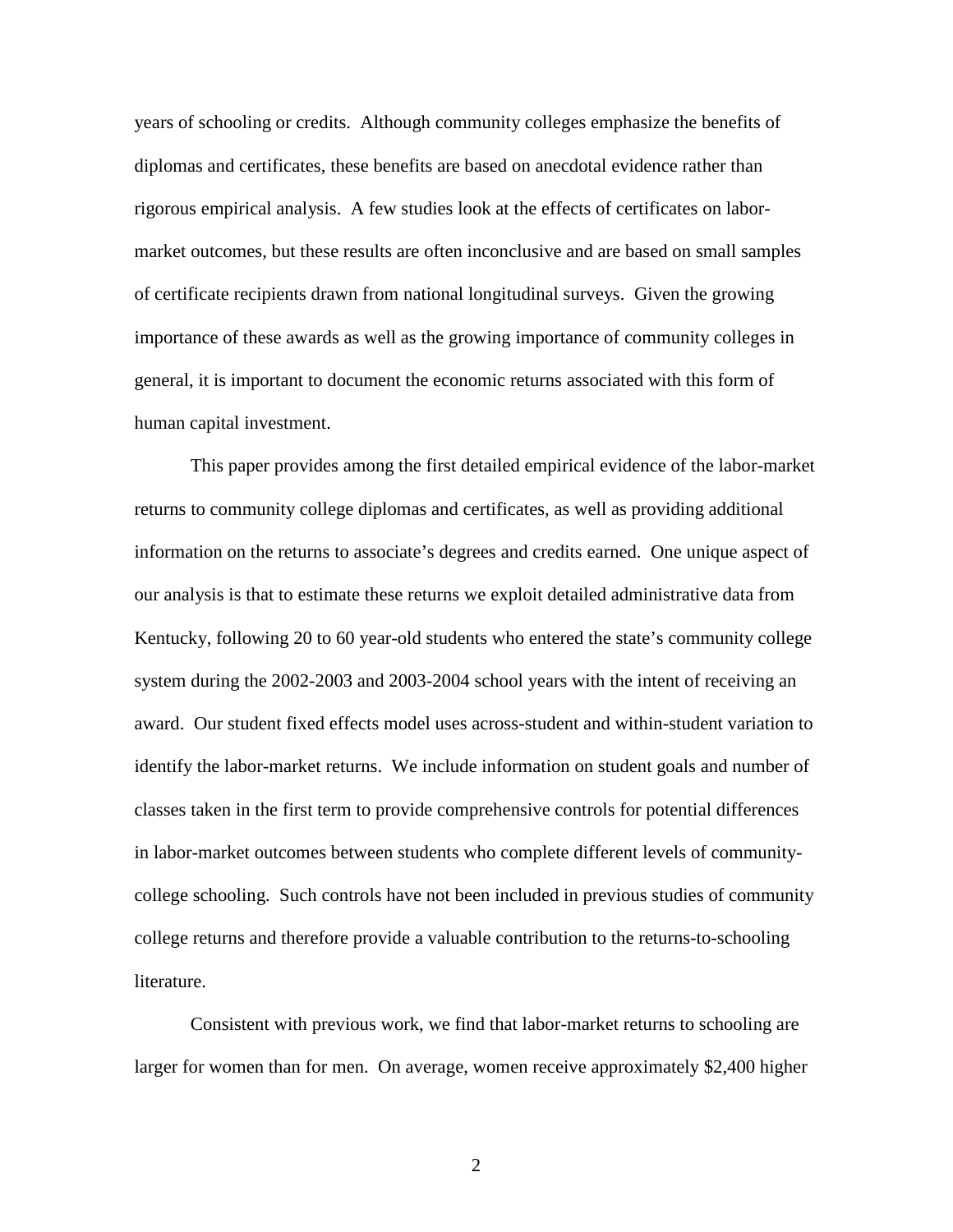quarterly earnings for degrees or diplomas, compared to a \$1,500 increase in earnings for men. The returns to associate's degrees for men are similar to previous studies but the returns to associate's degrees for women are larger than previous work. For women, the \$2,400 increase in quarterly earnings translates into a 56-percent increase in the low average earnings of women in our sample. The returns to certificates are around \$300 per quarter for men and women. We also find positive returns for credits earned, and associate's degrees and diplomas are associated with large gains in employment.

Although our data contain detailed information about community college attendance and labor market outcomes, as is typically with data drawn from a nonexperimental settings, in order to generalize our results to the full population requires various assumptions. Strictly, our results should be viewed as an estimate of the effect of the treatment on the treated--the impact of receiving an award for students who attend a community or technical college in Kentucky and then enter the labor market. We report on several analyses designed to assess the sensitivity of our results to possible differences between our sample and the larger population. Because it is impossible to examine all possible differences, readers should keep in mind the precise interpretation of our results. With these caveats in mind, our results strongly support the claims made by community colleges that associate's degrees and diplomas have large labor-market returns. Even though the returns to certificates are much more modest, the benefits to certificates likely still outweigh the costs.

#### **2. Relation to Previous Work**

Many researchers have studied the relationship between schooling and earnings. Census data show that workers with higher education levels have higher earnings. Card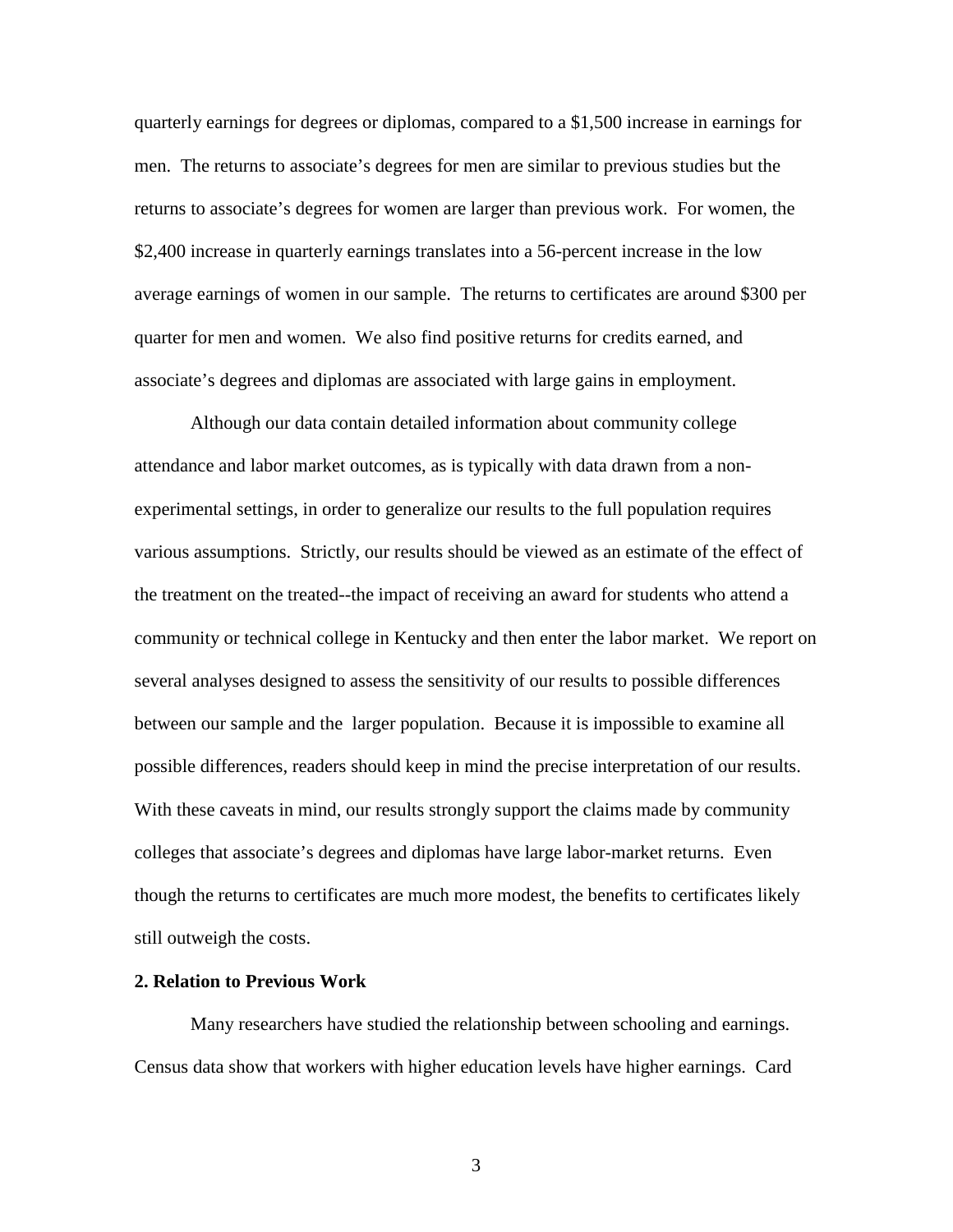(1999) summarizes the vast literature on the labor-market returns to schooling, with discussions of several of the econometric techniques used to control for potential endogeneity. Belfield and Bailey (2011) summarize the literature on returns to community colleges. Straightforward, single-equation estimates of the labor-market returns to schooling find that an additional year of schooling raises yearly earnings between five and ten percent. More complex analyses that use instrumental variables or within-family estimators (such as identical twins) tend to find returns at or above ten percent per year.

The overall rate of return generally assumes that an additional year of schooling has a similar effect on earnings whether that additional year is the  $10<sup>th</sup>$  year of schooling or the 15<sup>th</sup> year of schooling. Other researchers have looked specifically at the types of schooling received, focusing in particular on high school graduation and college degrees. Kane and Rouse (1995) find that an additional year of community college corresponds with an increase of four to seven percent in annual earnings, whereas an additional year at a fouryear institution produces a six to nine percent increase in annual earnings. They also find that receiving a college degree raises earnings even when compared to having completed an equivalent amount of schooling (such as four years) without completing a degree. Marcotte et al. (2005) obtain similar results for community colleges from a more recent cohort of students. Both studies use national data.

Jacobson, LaLonde, and Sullivan (2005a, 2005b) look at the labor-market returns to community colleges for a specific population, workers who have been "displaced" because their employers have closed down or moved out of the state of Washington. Although these papers have the advantage of looking at an exogenous shock to earnings, their results are not necessarily representative of the labor-market returns for all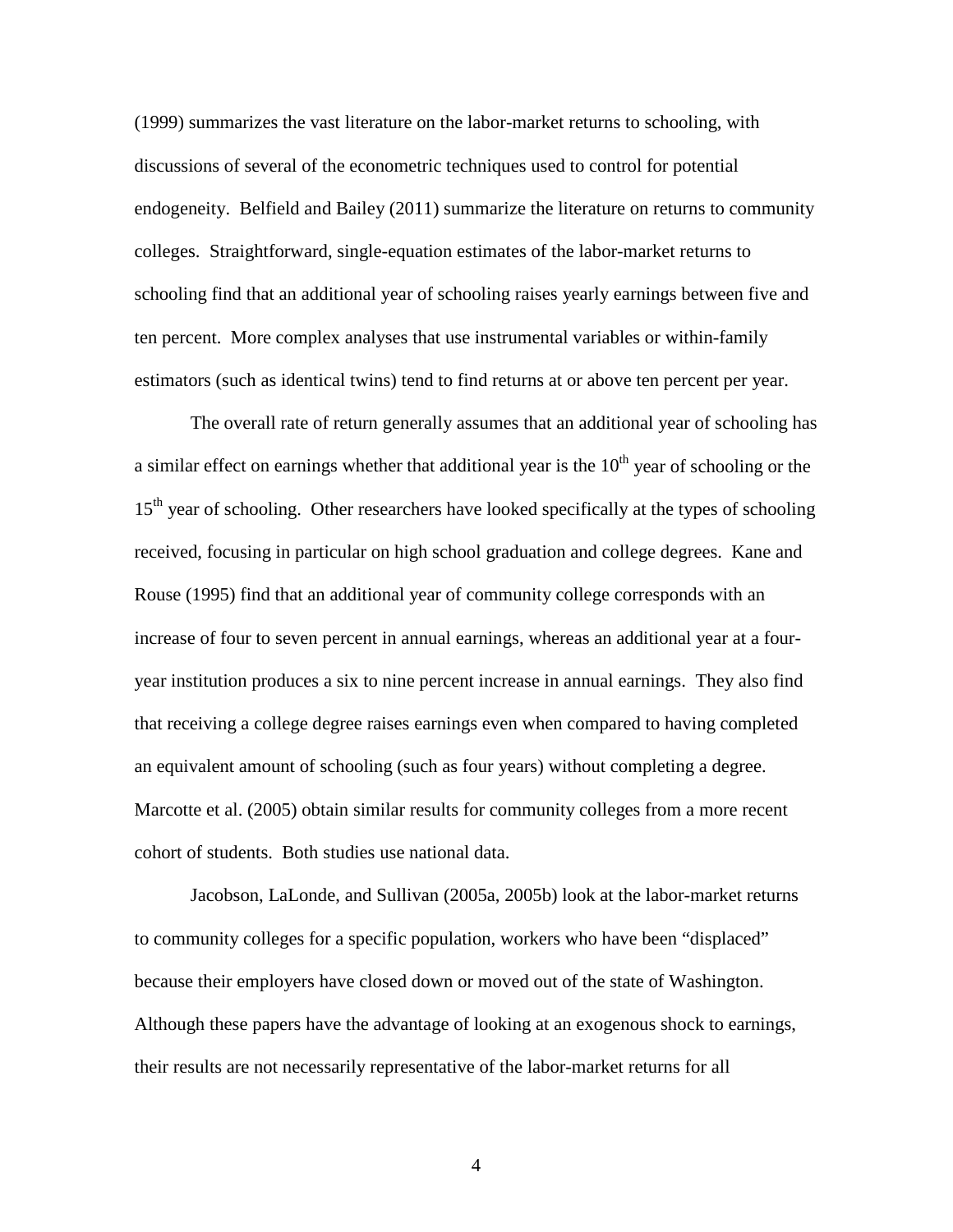community college students. They find that an additional year of community college increases long-term earnings by approximately nine percent for men and 13 percent for women, with slightly lower returns for older workers (age 35 or older). They also show that workers derive more benefits from technical courses and math/science courses and fewer benefits from less technical courses. Most of the increase in annual earnings comes from additional hours of work rather than from higher hourly wages.

Another technique for studying labor-market returns is to look at the highest degree received rather than the number of years of schooling. Kane and Rouse (1995) report that associate's degrees are associated with earnings increases of 24 percent for men and 31 percent for women. Leigh and Gill (1997) find similar returns, and they find that the returns are similar between continuing students and returning students. For comparison, the returns for a bachelor's degree are 42 percent for men and 51 percent for women (Kane and Rouse, 1995). The comparison group in all cases is a high school graduate.

Cellini and Chaudhary (2011) compare labor-market returns between private (predominantly for-profit) and public community colleges using a student fixed effects model as in our paper and in Jacobson, LaLonde, and Sullivan  $(2005a, 2005b)$  $(2005a, 2005b)$  $(2005a, 2005b)$ .<sup>2</sup> The authors find small and statistically insignificant differences between the labor-market returns from private and public community colleges, with earnings returns of approximately 15 to 17 percent for an associate's degree.

Although most of the work on community colleges focuses on the number of credits earned and on the receipt of associate's degrees, a few papers examine labor-market

<span id="page-5-0"></span> $2$  Lang and Weinstein (2012) also study labor-market returns of for-profit versus not-for-profit (including public) colleges using cross-sectional earnings data. They find substantial positive effects in excess of 0.11 log points for individuals starting in associate's degree programs, but the effects are small and statistically insignificant for individuals starting in certificate programs.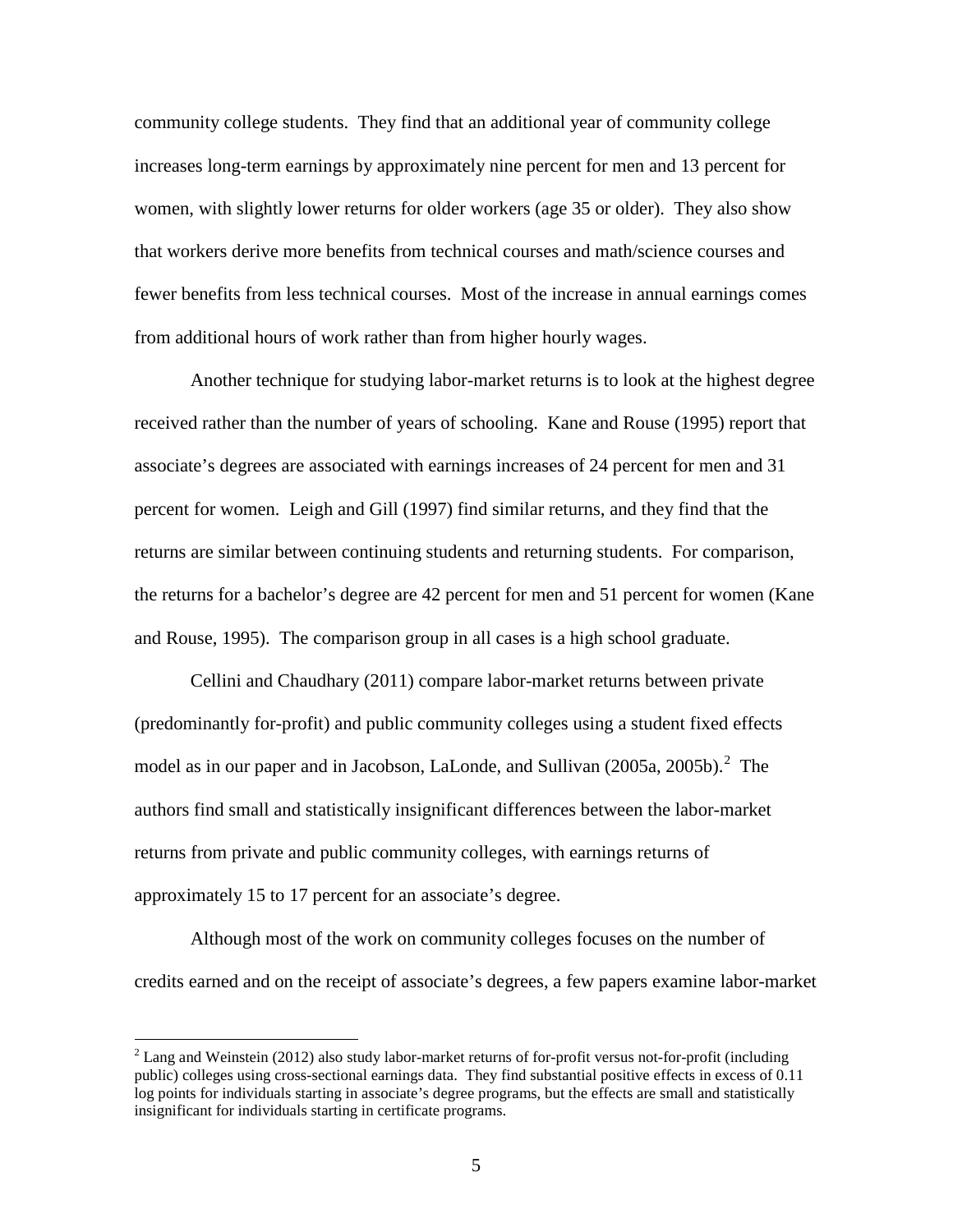returns for certificates from public and private community colleges. Marcotte et al. (2005) and Bailey et al. (2004) fail to find a consistent effect of certificates on various labormarket outcomes in their studies using longitudinal surveys from the U.S. Department of Education. In a summary of the literature, Grubb (2002a) also finds insignificant effects of certificates on wages and earnings in several earlier studies. In contrast, Grubb (1997) finds a positive association between community college certificates and earnings in the 1984 to 1990 waves of SIPP data. Jacobson and Mokher (2008) find positive effects of certificates on earnings using administrative data on recent high school attendees in Florida.<sup>[3](#page-6-0)</sup> Similarly, there is some descriptive evidence from administrative data that certificates are associated with higher earnings (Grubb, 2002b). There are several explanations for the discrepancy in results such as the time period, the length of time between education and labor-market outcomes, and the limited availability of controls for factors such as ability and parental education.

The current paper contributes to the returns to schooling literature in two ways. First, it provides one of the first estimates of labor-market returns for community college outcomes other than associate's degrees received or credits earned. Community colleges offer a large number of certificates and diplomas, in areas such as radiologic technologist or industrial electrician. Community colleges market these programs as providing valuable, marketable skills, but the labor-market returns of these programs are not well known. Second, we study the labor-market returns for credits and associate's degrees using a large administrative data set on the population of students in one state (Kentucky). Most previous work uses Census data or survey data. The Census data are large but are a

<span id="page-6-0"></span><sup>&</sup>lt;sup>3</sup> They also find positive effects for associate's degrees, but these results become insignificant once they control for the field of study.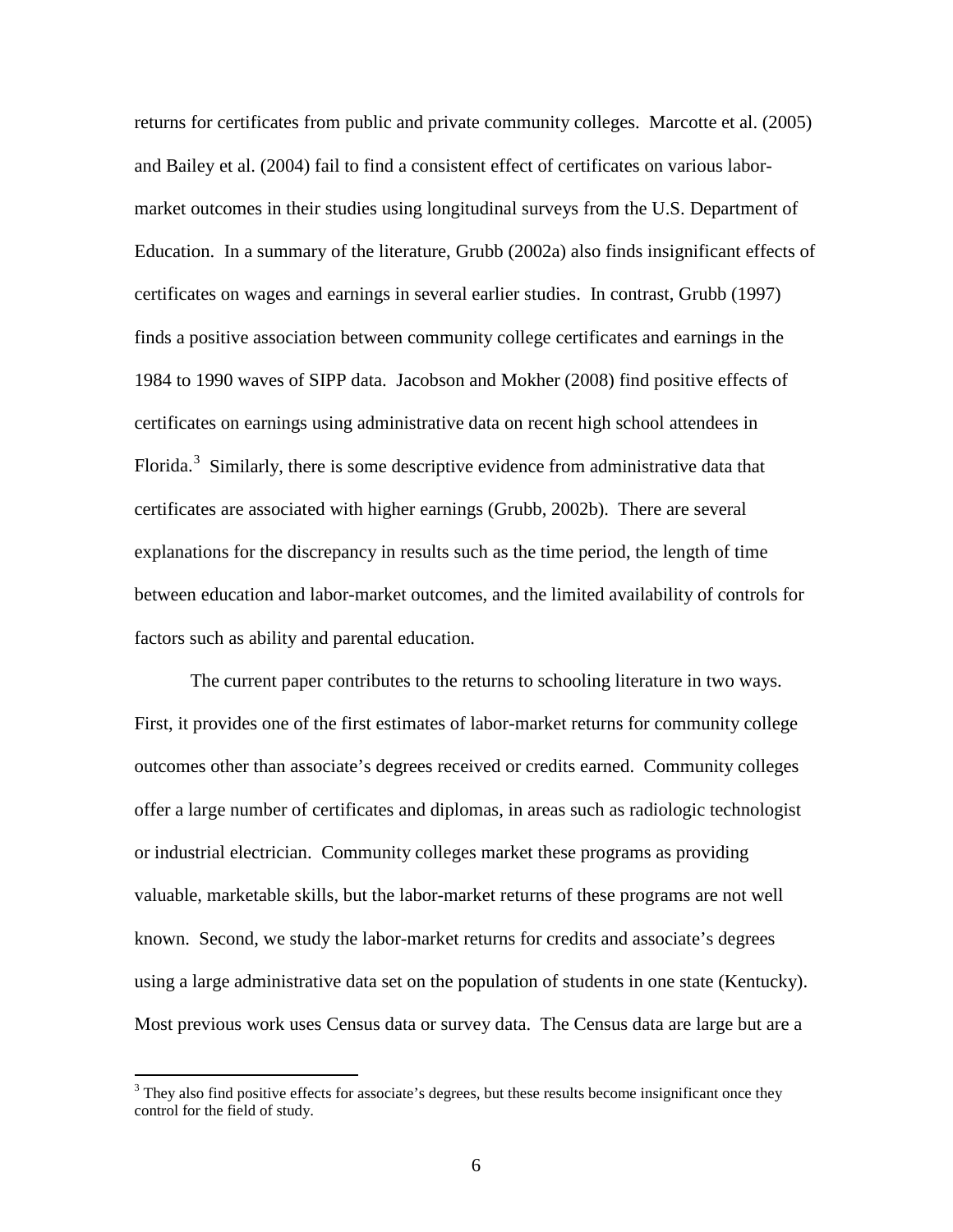cross section with no pre-college information. Survey data typically have small populations of community college students, and they often lack data on pre-college earnings. The administrative data allow us to control for pre-college earnings as well as for differences among students in educational goals and course enrollment in the first college term. Although Jacobson, LaLonde, and Sullivan (2005a, 2005b) also use administrative data for the state of Washington, they study the returns to credits earned rather than the returns to awards because so few displaced workers receive awards.

# **3. Data**

The administrative data we use come from the Kentucky Community and Technical College System (KCTCS). The student demographic file contains student-level information on demographics such as age, race, and gender. The course-level data contain descriptive information on the type of course as well as the grade and the number of credits received. Data are available for each course taken by each student.

The outcome data identify each degree, certificate, and diploma awarded. Certificates are specialized programs where students can demonstrate a specific set of skills to potential employers. Schools offer certificates in several program areas. Diplomas tend to target broader areas than certificates and usually require more credits (often more than one year of full-time study). For example, KCTCS offers a diploma titled medical office assistant, which requires 44 to 47 credits; a medical administrative certificate from KCTCS requires 33 to 35 credits.

More generally, associate's degree usually require between 60 and 78 credits. Diplomas require between 36 and 68 credits, although most require at least 50 credits.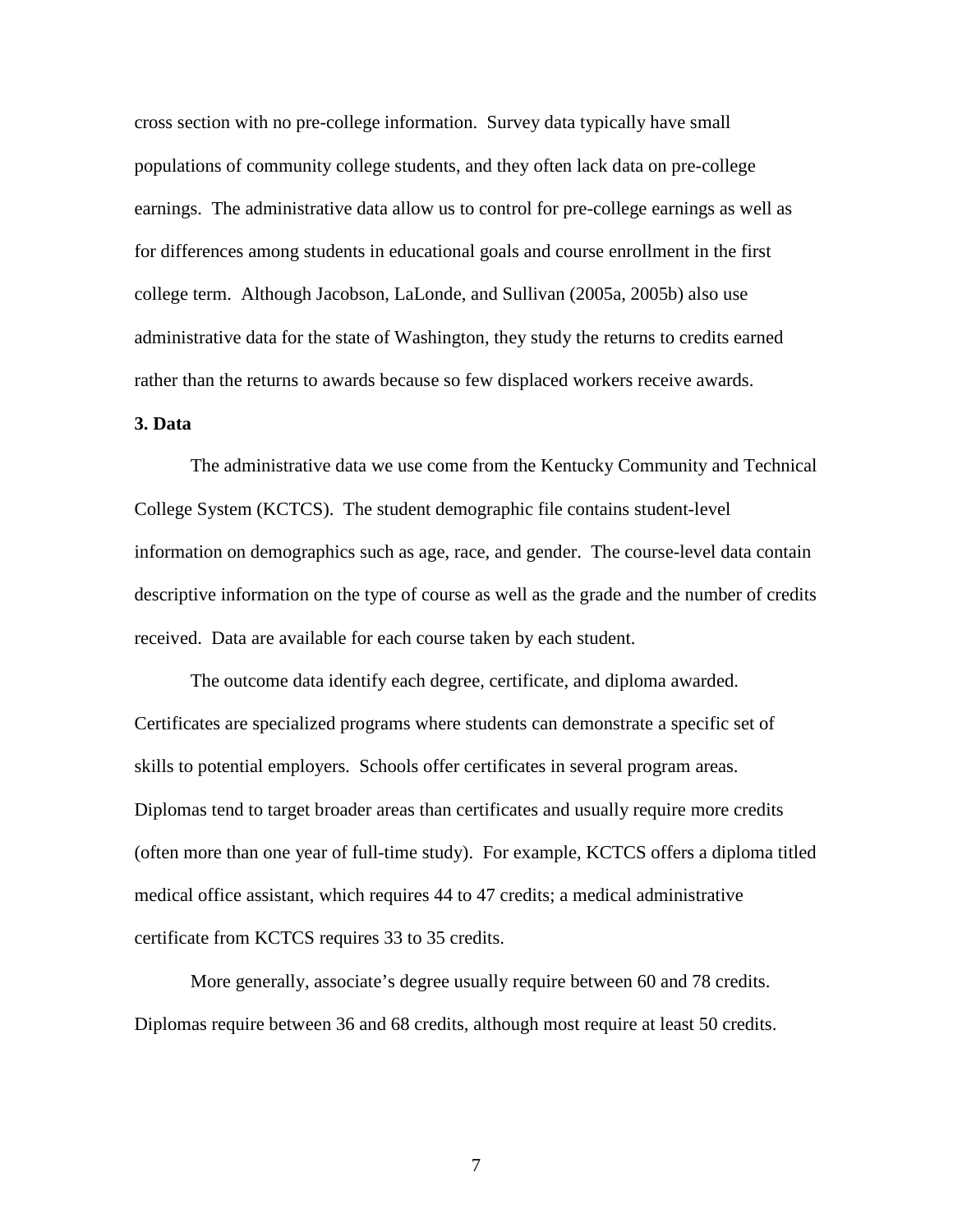Certificates typically require between 12 and 36 credits. A course load of approximately 30 credits is considered a full-time course load for one year.

The outcome data also contain transfer information from the National Student Clearinghouse. The transfer data identify the date and school name of transfers to all participating four-year institutions from 2002 to 2006. The National Student Clearinghouse contains nearly 90 percent of all students, including all four-year schools in Kentucky and most schools in neighboring states.<sup>[4](#page-8-0)</sup>

KCTCS receives quarterly earnings data from the state's unemployment insurance program. Total wages are reported for each person and job. Data are from the first quarter of 2000 through the third quarter of 2008.

Our focus is on two cohorts of students: those who started at KCTCS from summer 2002 to spring 2003 (i.e. the 2002-2003 school year) and those who started at KCTCS from summer 2003 to spring 2004 (i.e. the 2003-2004 school year).<sup>[5](#page-8-1)</sup> Information on previous educational attainment at other educational institutions is not available. Furthermore, we have no information on KCTCS attendance prior to 2000.

For evaluating the labor-market returns to KCTCS, we exclude students who attend KCTCS while in correctional institutions, are less than 20 years old or more than 60 years old at the start of their first term, who transfer to a four-year school, or who do not seek an award. These students are excluded in order to study the labor-market returns of individuals most likely to be in the labor market immediately before and after their KCTCS attendance, as well as to create a comparison group that is most similar to the set

<span id="page-8-0"></span><sup>&</sup>lt;sup>4</sup> This information comes from the National Student Clearinghouse webpage (www.studentclearinghouse.org).

<span id="page-8-1"></span> $<sup>5</sup>$  We identify initial enrollment using the course enrollment data.</sup>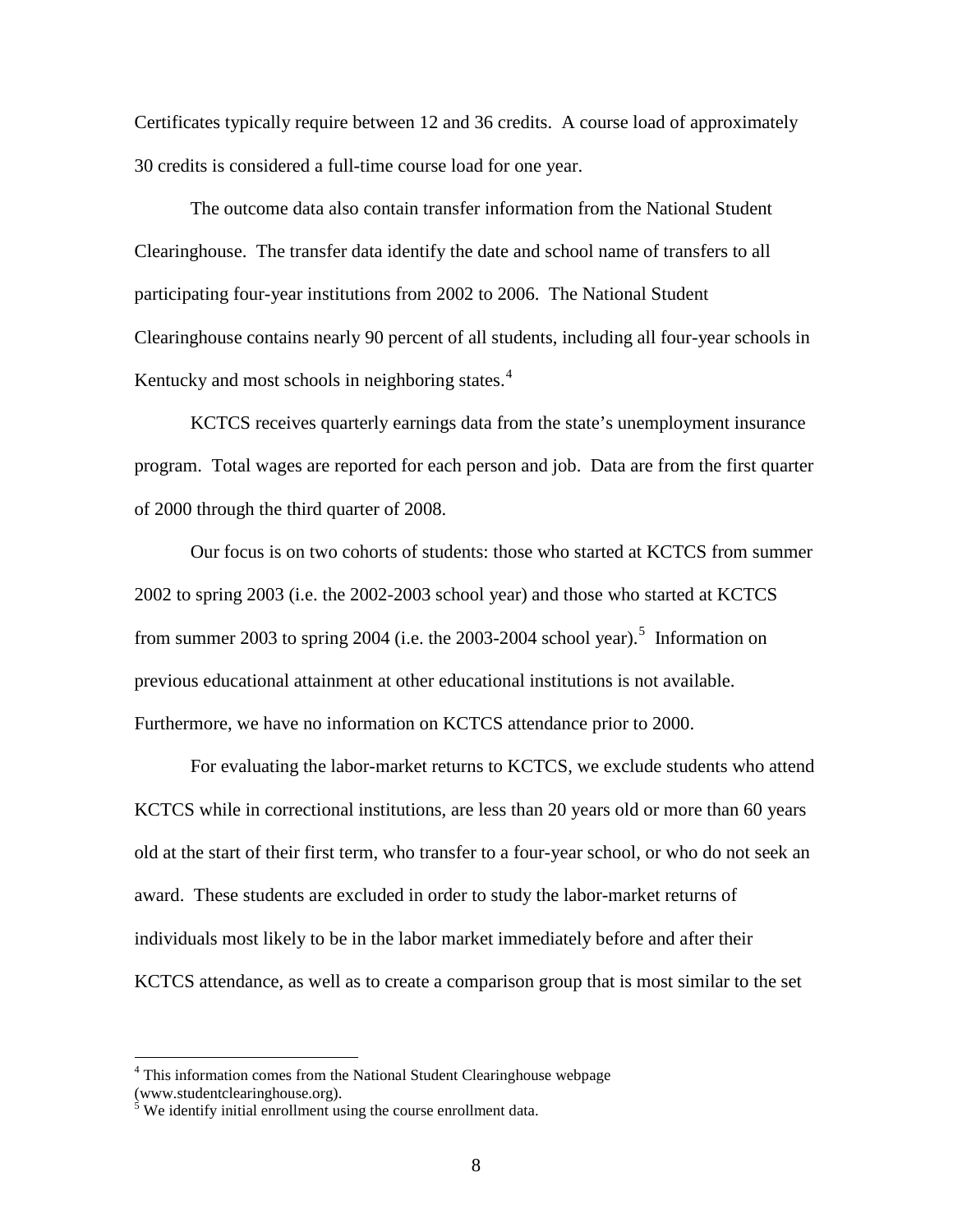of students who receive awards.<sup>[6](#page-9-0)</sup> An additional reason for dropping the transfer students is that we do not observe their educational attainment at the subsequent institution, so the relationship between educational attainment and labor-market outcomes is impossible to measure for these students. We discuss the implications of excluding transfer students in section 5.5.

Table 1 contains the descriptive statistics for the preferred KCTCS sample. The average quarterly earnings over the entire period (2000 to 2008) is \$6,142 for men and \$4,245 for women (in 2008 dollars), illustrating a large gender disparity in earnings. The employment rate is 65 percent for men and 64 percent for women. The average age at entry is around 30 years, and less than 15 percent of the sample is nonwhite. Nearly 16 percent of women receive associate's degrees as their highest award, compared to only 11 percent for men. The percentage of women receiving diplomas (5.6 percent) is slightly higher than the percentage for men (5.1 percent), but men have a slightly higher percentage receiving certificates: 8.1 percent for men and 7.7 percent for women. Health is the most popular field of study for women, compared with academics and vocational for men.

The UI wage record data include the vast majority of jobs in Kentucky. The UI wage record data cover all employment except self-employment, a small subset of federal workers, informal / illegal work, and a small number of other uncovered jobs.<sup>[7](#page-9-1)</sup> In addition, the UI wage records will not capture the earnings and employment of people who work in other states, either because they commute across state lines or because they move to another state. However, Kentucky has relatively low levels of both of these patterns.

<span id="page-9-0"></span><sup>&</sup>lt;sup>6</sup> We exclude teenagers because their pre-KCTCS earnings are unlikely to represent their earnings potential without KCTCS attendance.

<span id="page-9-1"></span> $\frac{7}{1}$  Kornfeld and Bloom (1997) show that the UI wage record data are a valid source of earnings data for lowincome individuals.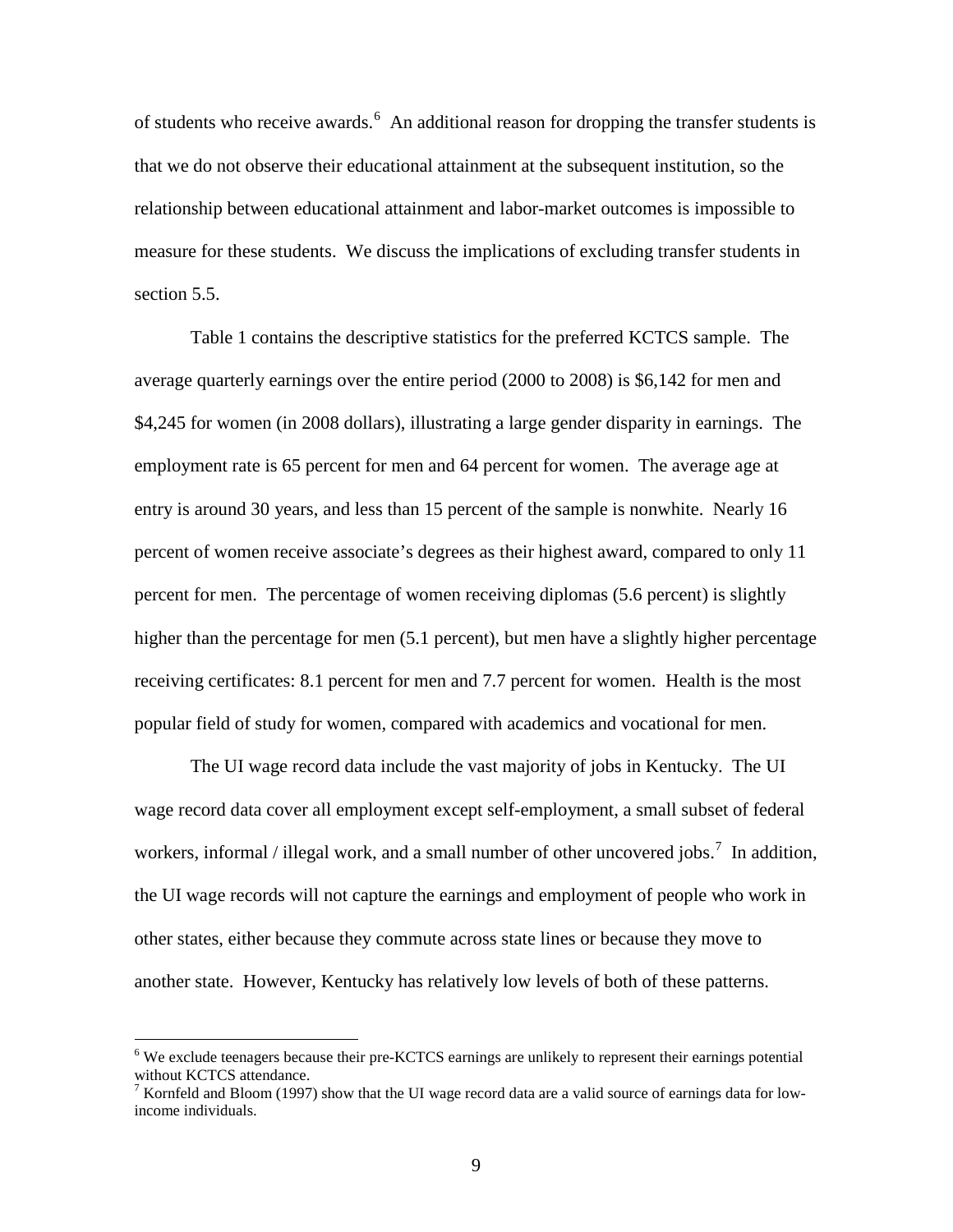According to the 2000 Census, Kentucky has one of the lowest rates of outmigration to other states (Franklin, 2003), and 6.6 percent of Kentucky residents work outside Kentucky.<sup>[8](#page-10-0)</sup> Census estimates show that the raw increase in earnings between high school graduates and individuals with associate's degrees is similar between Kentucky and the national average.<sup>[9](#page-10-1)</sup> The time period of the earnings data is from 2000 to 2008, so most of the post-schooling observations are prior to the most recent recession.

# **4. Method**

# *4.1 Traditional Human Capital Method*

Our analysis begins with a traditional Mincer-type schooling equation because this type of model is commonly estimated in the returns to schooling literature. Our estimates from this model can be easily compared to previous estimates of the returns to community college. Equation (1) contains the model:

# (1)  $EARN_i = \beta \cdot AWARD_i + \delta \cdot DEMOG_i + \varepsilon_t$ .

In this cross-sectional model, the dependent variable is either annual or average quarterly earnings from the most recent one-year period, the fourth quarter of 2007 through the third quarter of 2008. *AWARD* is a set of three dichotomous variables for highest award (associate's degree, diploma, or certificate). An associate's degree is considered the highest award offered; a diploma is considered the second highest award offered; and a certificate is considered the third highest award offered. *DEMOG* is a set of personspecific demographics such as age and race/ethnicity. Throughout the analysis, we estimate separate equations for men and women.

### *4.2 Preferred Student Fixed Effect Method*

<span id="page-10-0"></span> $8$  The 6.6 percent calculation is the authors' calculation from 2000 Census worker flow data.

<span id="page-10-1"></span><sup>9</sup> Based on calculations of difference in mean earnings between high school graduates and associate's degree recipients using American Community Survey data from the U.S. Census Bureau.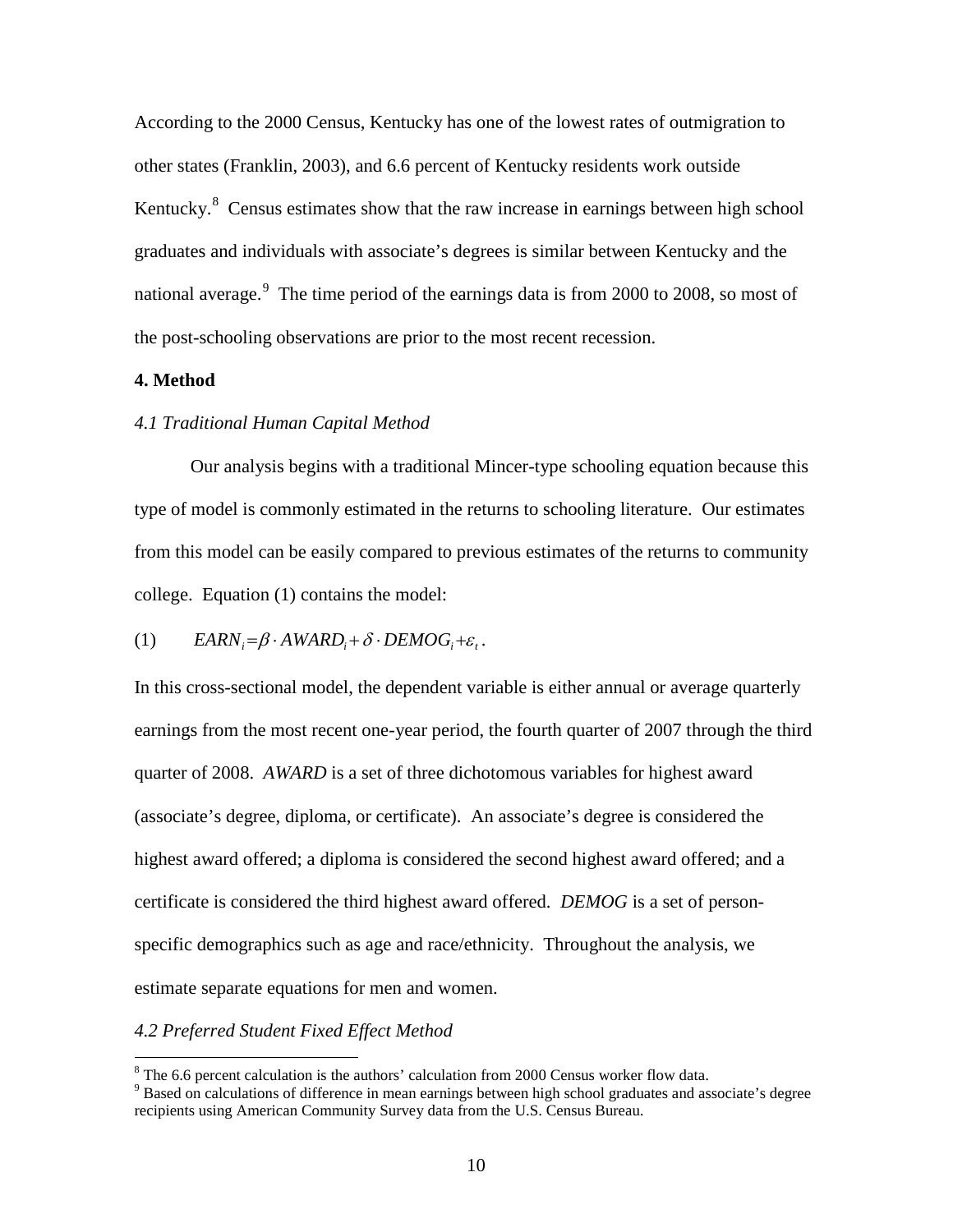Because the KCTCS database is a detailed panel data set with pre- and post-KCTCS earnings data, we use these data to estimate the change in earnings associated with KCTCS attendance. Specifically, we compare the post-KCTCS earnings with the pre-KCTCS earnings for two groups, those who receive awards and those who do not. The major difference between the two groups is KCTCS awards. In terms of program evaluation, our estimation technique resembles a treatment-on-the-treated model. This approach of using "dropouts" as a comparison group has been common in the job-training literature for decades (see e.g. Cooley, McGuire, and Prescott (1979)). Because we are using administrative data from KCTCS, we do not have any information for individuals who did not attend KCTCS.

Another way to think of this model is as a difference-in-differences model. As mentioned above the observations in our data set differ along two dimensions: the timing and the difference in award receipt. In other words, we compare earnings over time and between individuals over time with awards to individuals without awards. Equation (2) contains a simple difference-in-differences equation with no other controls:

(2)  $EARN_{it} = \beta \cdot AWARD_{it} + \eta_i + \tau_i + \varepsilon_{it}.$ 

Equation (3) contains the more extensive multivariate regression to measure the effect of KCTCS attendance on earnings.

(3)  $EARN_{ii} = \beta \cdot AWARD_{ii} + \lambda \cdot ENROL_{ii} + \delta \cdot DEMOG_{ii} + \gamma \cdot INTENT_{ii} + \eta_i + \tau_i + \varepsilon_{ii}$ .

In both equations, *i* denotes a person and *t* denotes a quarter.

*EARN* is the earnings for the quarter. Quarters with no reported UI earnings are assigned values of zero earnings. The spring semester is assigned a start date of the first quarter and an end date of the second quarter; the summer term is assigned a start date of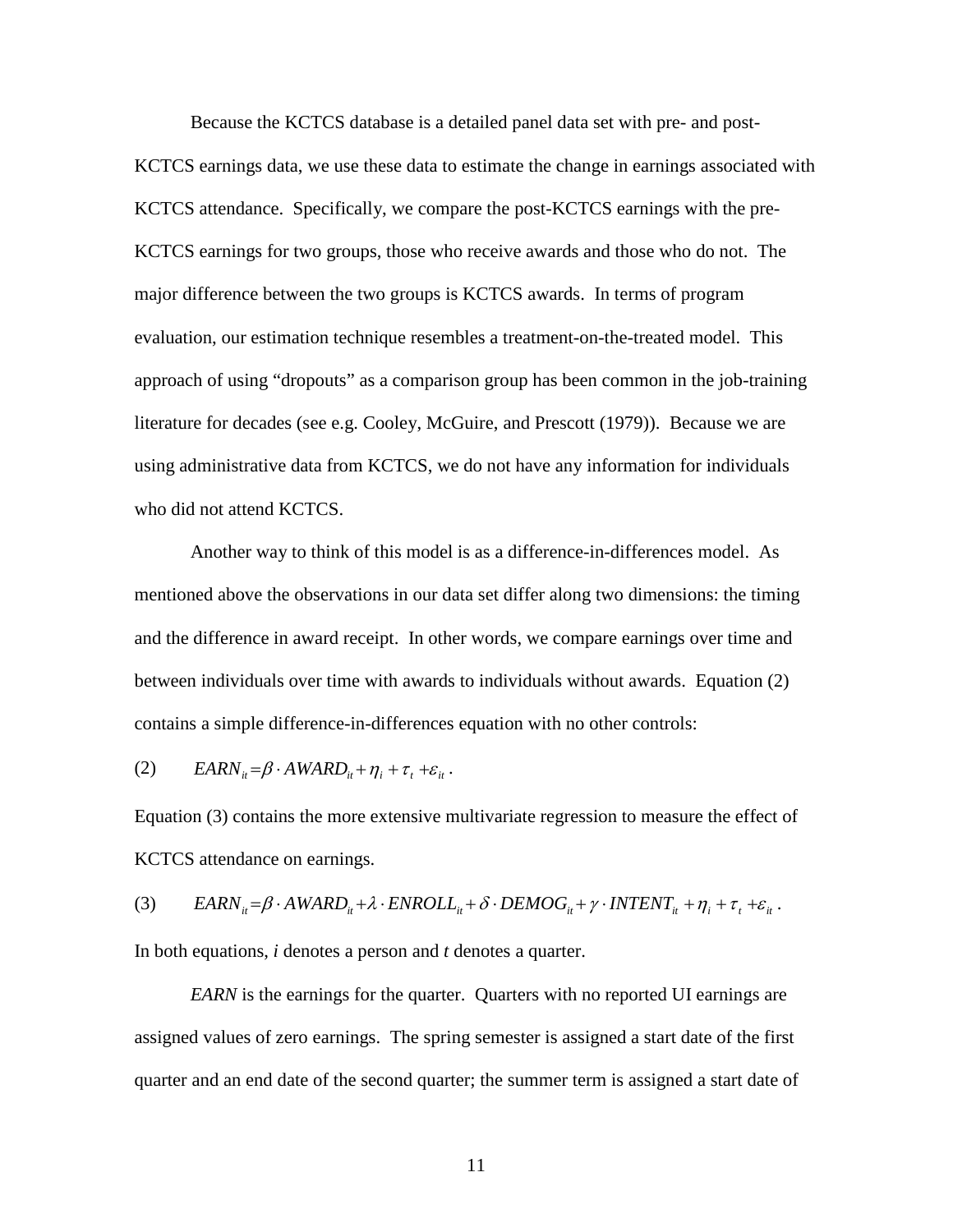the second quarter and an end date of the third quarter; and the fall semester is assigned a start date of the third quarter and an end date of the fourth quarter.

As in previous equations, the vector *AWARD* contains three dichotomous variables (equal to zero or one): one for having an associate's degree as the highest award, one for having a diploma as the highest award, and one for having a certificate as the highest award at the beginning of the quarter. For each KCTCS outcome (degree, diploma, or certificate), the estimated change in earnings should be interpreted as the change relative to the same person's earnings before she completed the award.

*ENROLL* contains four dichotomous enrollment variables. The first is equal to one when the individual is attending KCTCS and zero otherwise. This variable accounts for the opportunity cost (in terms of earnings) for students while they attend KCTCS. The second variable is equal to one after the individual has finished attending KCTCS. This variable accounts for any general post-schooling changes in earnings. The third variable is equal to one for the time period two quarters before KCTCS attendance, and the fourth variable is equal to one for the time period one quarter before KCTCS attendance. These two variables control for possible pre-KCTCS dips in earnings shortly before KCTCS attendance. Figure 2 in the next section shows earnings patterns relative to KCTCS enrollment. The figure illustrates that an "Ashenfelter dip" seems to occur for award recipients in the two quarters before KCTCS enrollment.<sup>[10](#page-12-0)</sup>

*DEMOG* is a set of demographic variables that change over time. Specifically, the variables are age, nonwhite, and missing race/ethnicity and an indicator that the student

<span id="page-12-0"></span> $10$  We do not include additional controls beyond two quarters because the data show little evidence of earnings declines beyond that period.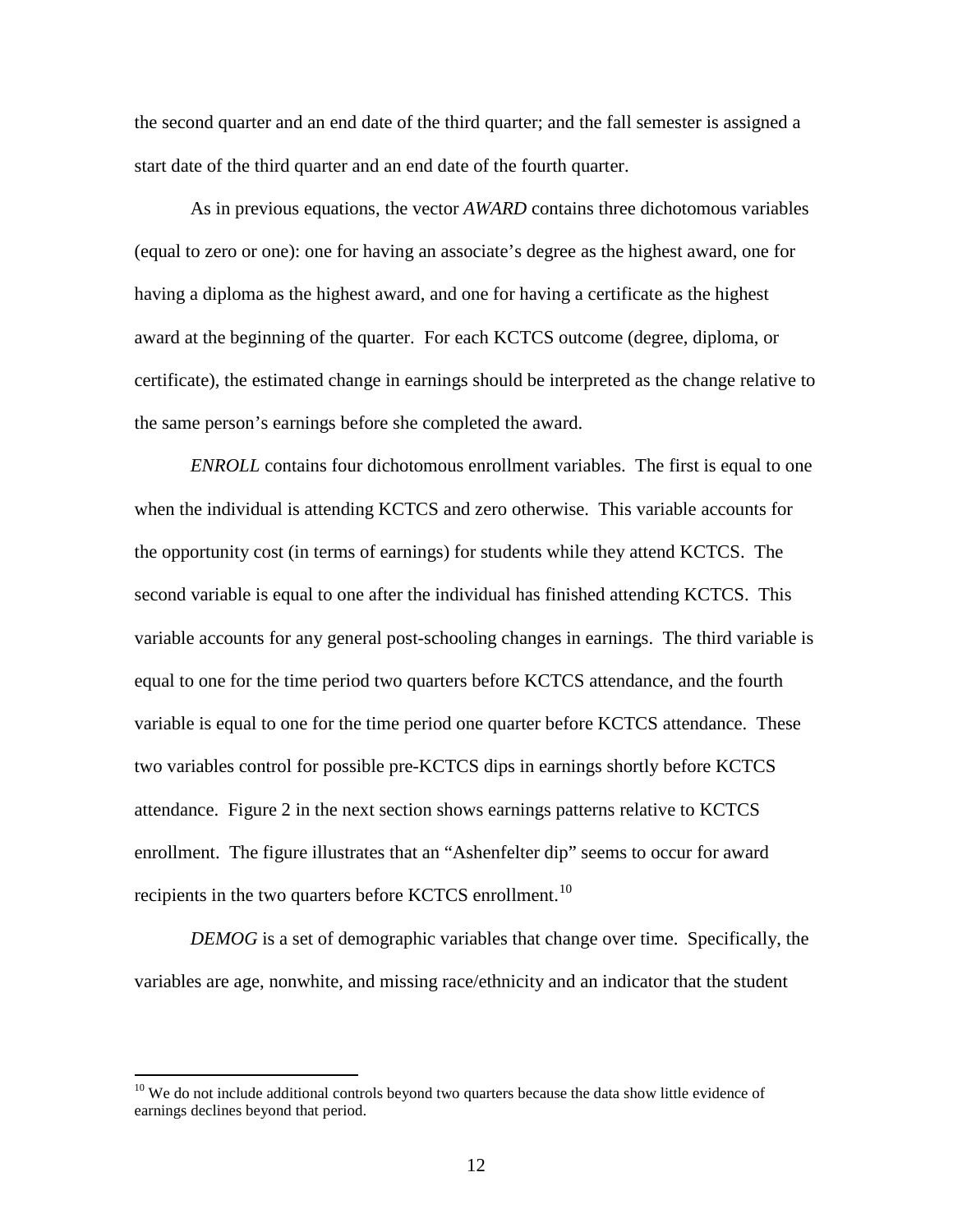was in the 2002-2003 cohort, all interacted with time trends. We also include the county unemployment rate.

*INTENT* is a set of variables measuring students' intentions. All these variables are measured in the first semester. The variables are interacted with time because their noninteracted effects are subsumed by the student fixed effects. Students intentions are measured by the number of courses taken in the first KCTCS term and a set of dichotomous variables for each student's area of study (undecided award is the omitted category). For example, it is possible that an individual pursuing a nursing award may have a different earnings trajectory than an individual pursuing a vocational award. Similarly, given the difference in age-earning profiles, a 22 year old may have a different earnings trajectory than a 50 year old. These time-dependent differences will not be captured by the student fixed effects. By allowing different time trends based on the number of classes taken in the first term and students' initial aspirations (whether or not to pursue an award, and what field of study in which to pursue an award), we are able to compare labor-market outcomes for students with very similar earnings trajectories and intentions upon entry at KCTCS.

Unlike most studies of labor-market returns to education, we include a set of person fixed effects (*η)*. The person fixed effects, used by Jacobson, LaLonde, and Sullivan (2005a, 2005b) and Cellini and Chaudhary (2011), capture person-specific components that are constant over time, such as race/ethnicity or innate ability. $11$  In fact, the fixed effects can be thought of as the overall effect of all these time-invariant person characteristics. The inclusion of the fixed effects has the advantage of controlling for time-

<span id="page-13-0"></span><sup>&</sup>lt;sup>11</sup> Jacobson, LaLonde, and Sullivan (2005a, 2005b) also include controls for short-run earnings deviations as well as its interaction with the number of credits obtained (their measure of community college schooling). The results presented in the next section are not sensitive to the inclusion of these additional variables.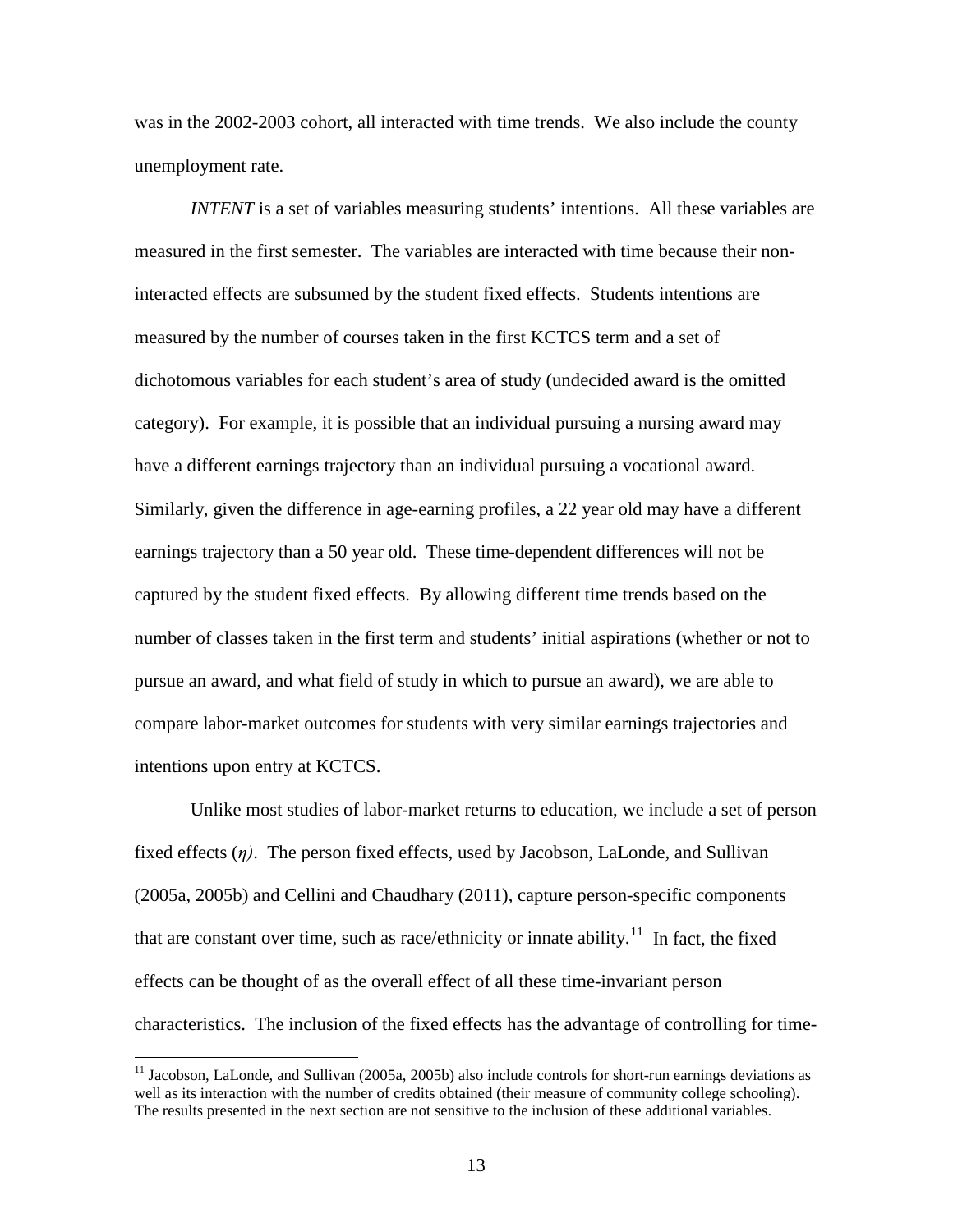invariant measures of ability and other factors that affect earnings and are correlated with community college schooling. The fixed effects model uses variation between individuals as well as variation over time within individuals to estimate the value of the parameters. Although each source of variation has weaknesses, together they provide a compelling technique for estimating the causal effect of education on earnings.

One limitation of the fixed effects approach is the assumption that the pre- and post-KCTCS earnings patterns are similar between students who received an award and students who did not receive an award. If a student receives a positive or negative shock that affects award receipt and earnings patterns, the fixed effects model will not produce valid estimates. However, this criticism is true of any of the previous studies of community college returns as well. Furthermore, we believe that, on average, the number of such shocks is likely to be small.

The model contains controls for each quarter  $(τ)$ . The last component  $(ε)$  is the unobservable component of earnings. There are 35 quarters, from the first quarter of 2000 through the third quarter of 2008. Separate equations are estimated for men and women.

Jacobson, LaLonde, and Sullivan (2005a, 2005b) measure human capital accumulation in community college as the number of credits completed because few individuals in their sample of displaced workers complete an award. For comparison, we estimate an additional model that includes credits earned as well as the highest award received.

Because we measure earnings in levels and include observations with zero earnings, the coefficients represent the combined effect of employment (going from zero earnings to positive) and changes in earnings conditional on employment (a change in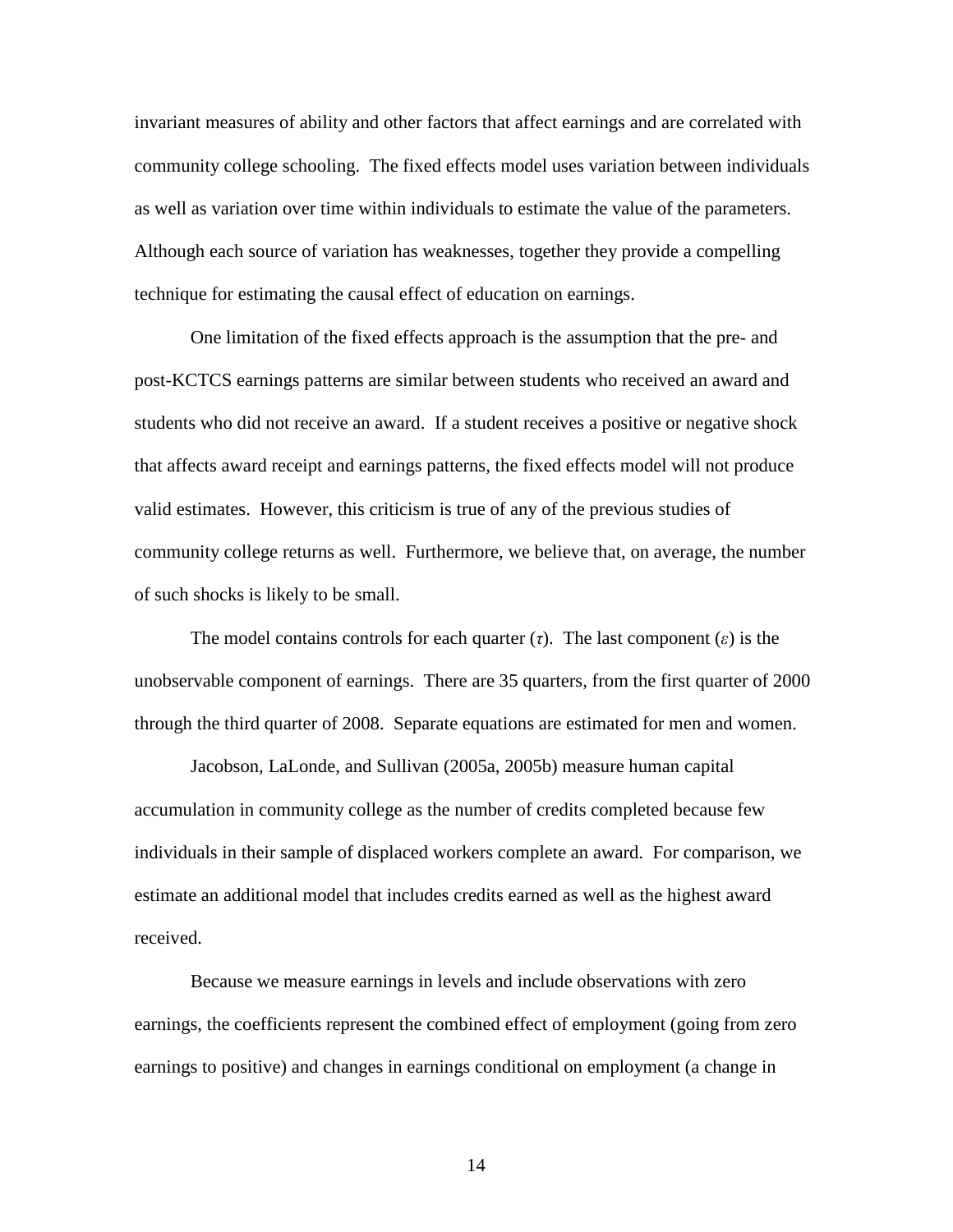earnings from one non-zero amount to another). We also consider alternative models that look directly at earnings conditional on employment as well as participation in the labor market. In the former model, the dependent variable is log earnings, where observations with zero earnings are treated as missing observations.<sup>[12](#page-15-0)</sup> In the latter model, the dependent variable is a dichotomous variable equal to one for quarters with positive earnings. The dependent variable is zero for quarters with zero earnings or missing earnings. Earnings that are not reported to the Kentucky UI system, such as self-employment earnings and out-of-state earnings, are interpreted as not participating in the Kentucky labor market. Although the dependent variable is dichotomous, we estimate a linear probability model because it is less sensitive to distributional assumptions and it is easier to interpret (Wooldridge, 2001).

# **5. Results**

 $\overline{a}$ 

# *5.1 Comparison with Other Data Sets*

As mentioned previously, most previous analyses of returns to community college compare community college students to individuals outside the community college system, whereas KCTCS data only contain individuals who attended KCTCS. Therefore, we compare our sample of KCTCS students with other earners in Kentucky drawn from other data sources such as the U.S. Census.

First, we compare average quarterly earnings of individuals in the KCTCS sample with the statewide average quarterly earnings for all other Kentucky workers using aggregate UI earnings data (individual-level data are not available). Figure 1 contains average quarterly earnings from the first quarter of 2002 through the first quarter of 2008.

<span id="page-15-0"></span> $12$  We do not report the results from these log earnings models, but they are available from the authors upon request.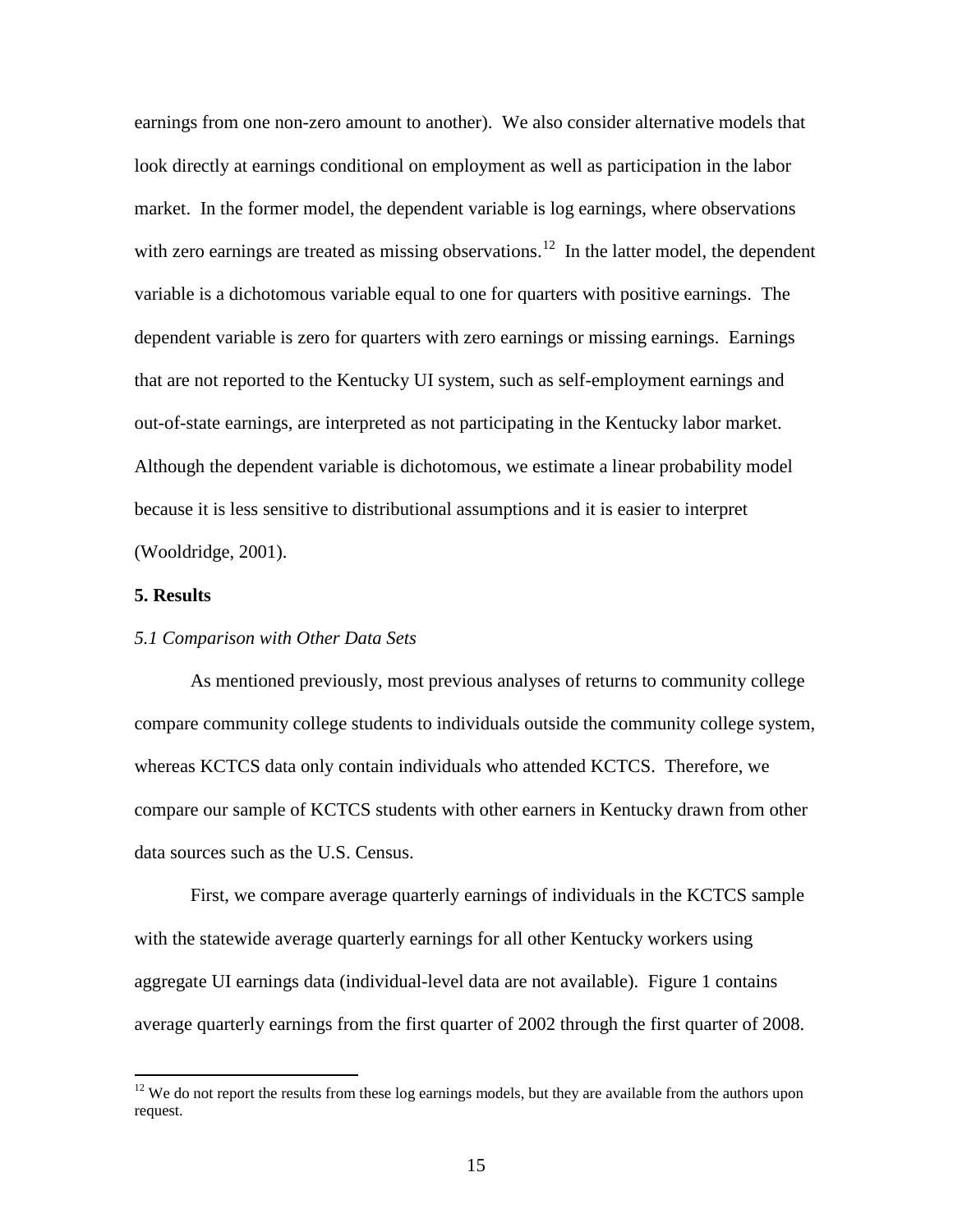All dollars are measured in 2008 dollars, deflated by the CPI-U. The figure combines men and women because the UI data are not available by gender (or any other category, such as age). We report average quarterly earnings for three groups: KCTCS award recipients (labeled "KCTCS award"), KCTCS attendees who do not receive an award (labeled "KCTCS non-award"), and all other Kentucky workers (labeled "UI (Non KCTCS)").

Average earnings are higher for the non-KCTCS sample than for either KCTCS sample. The higher wages for non-KCTCS UI workers is to be expected because the average age in the KCTCS sample is lower than the average age of all Kentucky workers.<sup>13</sup> Average wages show little growth for the non-KCTCS sample. Average wages for the non-KCTCS sample drop in the summer likely due to summer-only workers such as highschool and college students. In contrast, we see that average wages grew substantially for both KCTCS samples. For example, the average for award students grew from around \$5,000 per quarter in 2002 to close to \$7,000 in the last quarter of 2007.

Next, we compare our KCTCS sample to 2000 Census data for Kentucky. In the Census data, we limit our sample to people ages 25 to 66 with an associate's degree, one year or more of college without a degree, or less than one year of college without a degree.<sup>[14](#page-16-1)</sup> We also weight the Census data by race/ethnicity and age so that it is balanced with respect to KCTCS data on these two dimensions. Table 2 contains descriptive statistics for our preferred KCTCS sample and our sample drawn from Census data. The most notable difference in the data is that average earnings are lower in the KCTCS sample.

<span id="page-16-0"></span> $<sup>13</sup>$  The UI data do not contain age and experience. However, in unreported results, we find that KCTCS</sup> students are younger with presumably less labor-market experience than comparable individuals from the 2000 Census.

<span id="page-16-1"></span><sup>&</sup>lt;sup>14</sup> These ages match the ages of the KCTCS preferred sample in the first quarter of 2008.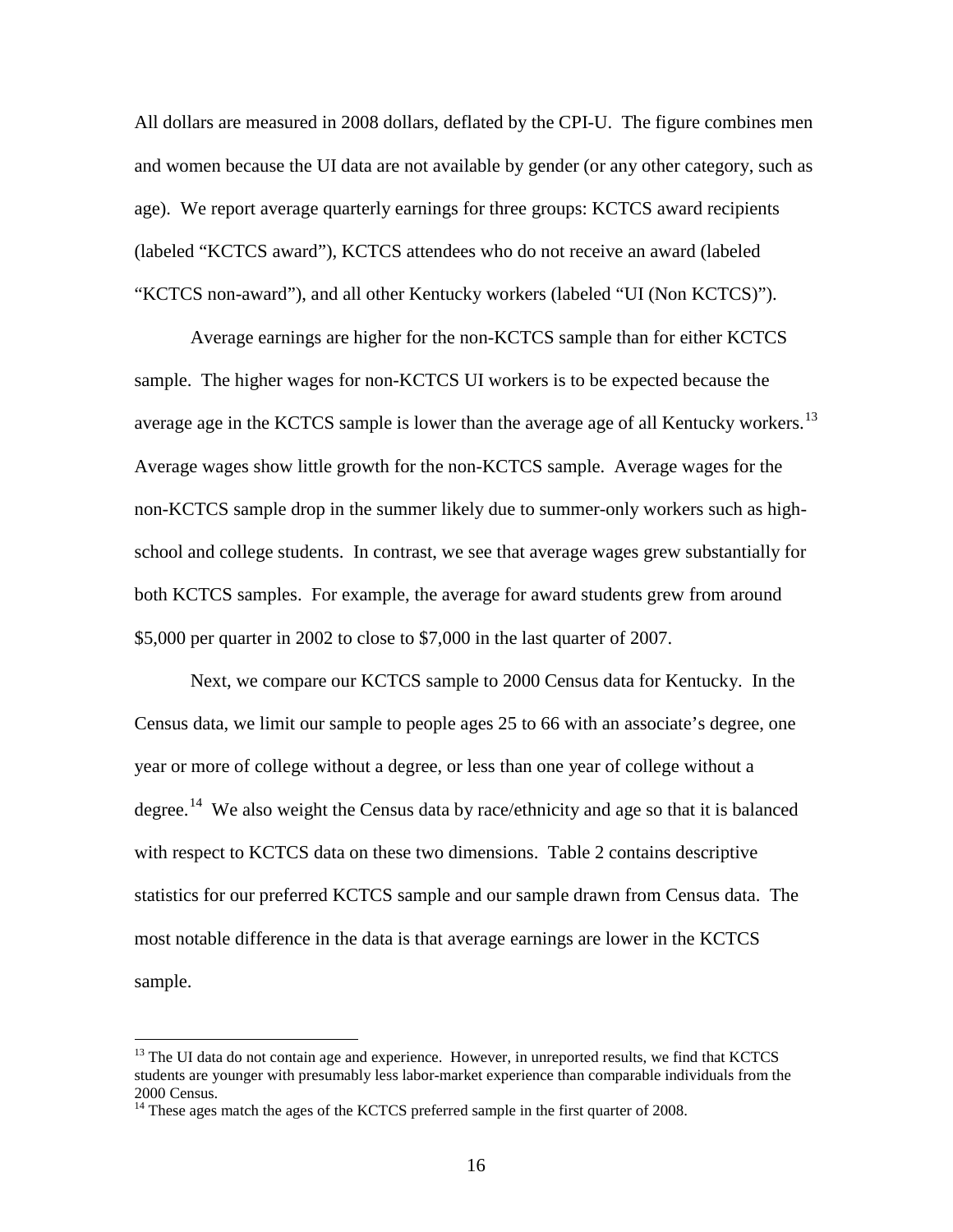Using the same data as in Table 2, Table 3 contains regression results for annual returns to schooling for the KCTCS and Census data from equation  $(1)$ .<sup>[15](#page-17-0)</sup> For men, the return to an associate's degree relative to less than a year of college is \$7,735 for the KCTCS data and \$5,513 for the Census data. For women, the return is \$10,125 for the KCTCS data and \$6,624 for the Census data. The returns for one or more years of college without a degree are much smaller, especially in the Census data. In the KCTCS data, the returns are around \$1,900 for men and \$1,800 for women.

#### *5.2 Cross-sectional Analysis*

 $\overline{a}$ 

Our analysis begins with estimated earnings regressions as in equation (1). We also include pre-KCTCS earnings information, as well as student intentions, in a crosssectional model. This model allows us to control for individuals' intentions and their pre-KCTCS labor-market experiences. Table 4 contains the results from these earnings regressions, where the dependent variable is the average quarterly earnings for the fourth year after enrolling in KCTCS (quarters 13 to 16). Presenting the results in terms of quarterly earnings facilitates the comparison of these results with the results from the fixed effects model presented in the following tables.

Associate's degrees are associated with higher quarterly earnings of \$1,349 for men and \$2,290 for women. These returns are roughly 22 percent of men's average quarterly earnings and 54 percent for women. The return to a diploma for men is \$1,017, or 17 percent of average earnings, and the return for women is \$1,990, or 47 percent of average earnings. For men, the returns for certificates are one third as large as the returns for associate's degrees: \$496 or 8 percent. For women, the returns to certificates are only

<span id="page-17-0"></span><sup>&</sup>lt;sup>15</sup> All results in the table are weighted as described above. Results using Census weights, as well as results using unweighted Census data produce similar results and are available from the authors upon request.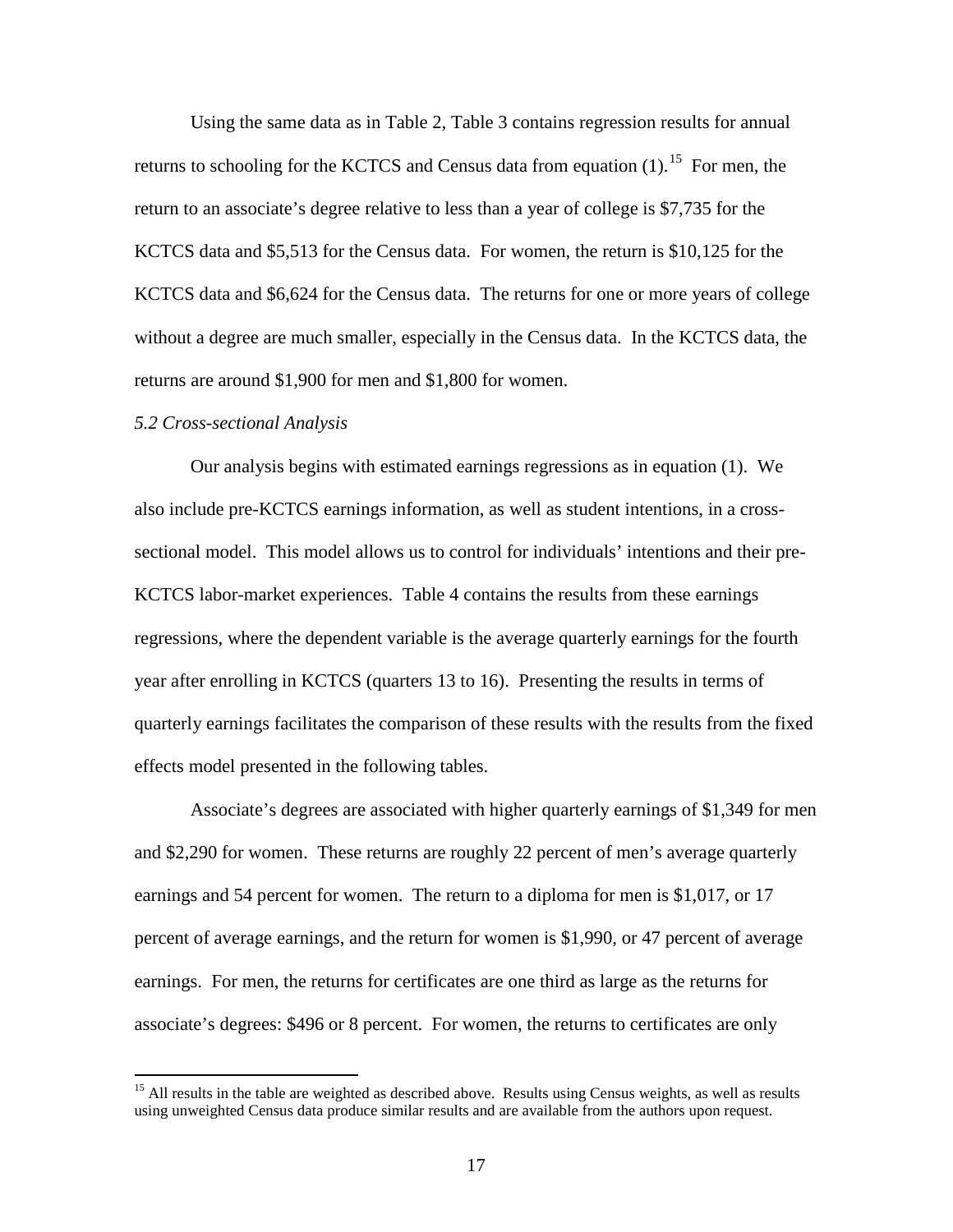\$221 or 5 percent. In this cross-sectional model that compares KCTCS award recipients with other KCTCS attendees based on intentions and pre-KCTCS earnings, we find sizable returns for associate's degrees and diplomas and much smaller returns for certificates.

# *5.3 Earnings Patterns*

 $\overline{a}$ 

We begin our analysis of the longitudinal (or panel) aspect of the KCTCS data by looking at earnings patterns over time by highest award. Figure 2 shows the average quarterly earnings for men (top panel) and women (bottom panel), where each quarter is measured relative to initial attendance at KCTCS.<sup>16</sup> We measure time relative to entrance at KCTCS, rather than calendar quarter, for two reasons. First, students enter KCTCS at different time periods between summer 2002 and spring 2004. Quarterly earnings at a particular calendar quarter, such as the first quarter of 2006, will measure students with different levels of KCTCS schooling. Second, this arrangement of quarters allows us to illustrate clearly pre-KCTCS differences in earnings. This technique is common in evaluations of job-training programs, where researchers are concerned about the similarity of recipients and non-recipients prior to participation in job-training programs. We are able to conduct analogous comparisons for participation in KCTCS.

The top panel of Figure 2 has several interesting patterns. Men who attend KCTCS without receiving an award have the lowest pre-KCTCS earnings, with average quarterly earnings around \$4,000 in most quarters.<sup>[17](#page-18-1)</sup> Individuals who eventually receive an associate's degree award have the highest pre-KCTCS earnings of approximately \$6,000 a

<span id="page-18-0"></span><sup>&</sup>lt;sup>16</sup> The quarter when the student first attended KCTCS is measured as 0 on the horizontal axis of the graph. The first quarter before the student attended KCTCS is measured as –1, and the first quarter after the student attended KCTCS is measured as 1. For example, consider a student who first attended KCTCS in fall 2002. For this student, quarter 0 is July-September 2002; quarter –1 is June-August 2002; and quarter 1 is October-December 2002.

<span id="page-18-1"></span> $17$  As mentioned previously, all dollar figures are reported in 2008 dollars.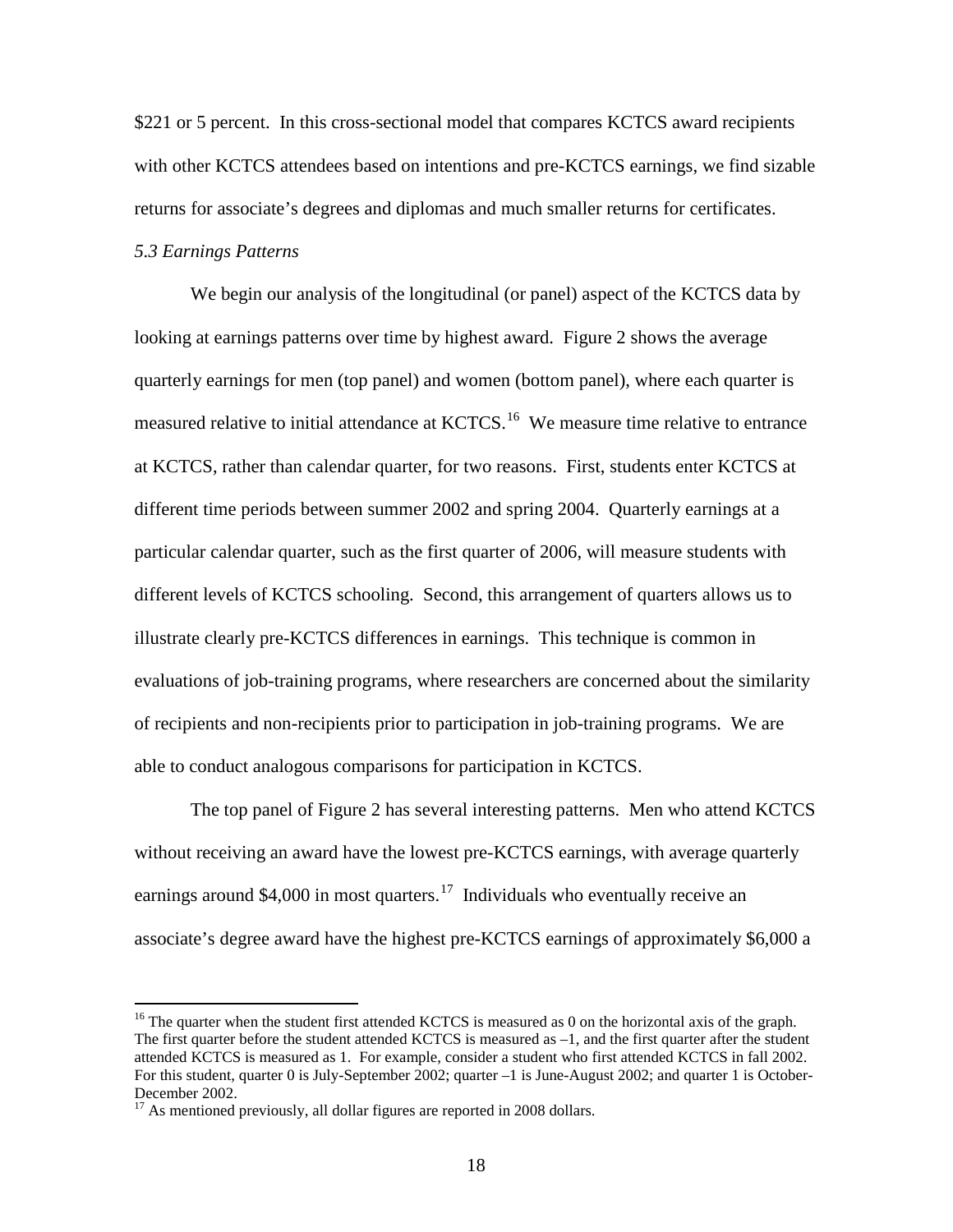quarter. However, award earners – especially those who receive diplomas – experience a substantial decrease in earnings the quarter before entering KCTCS. Average earnings for diploma recipients are under \$2,000 for the first four quarters after enrollment. Much of the explanation, particularly for men, is that diploma recipients have lower employment rates during these quarters. In addition, diploma recipients tend to take more credits per term than other award recipients, leaving less time for working in the labor-market. Average quarterly earnings for associate's degree and diploma recipients begin to increase dramatically approximately seven quarters after entering KCTCS; the increase occurs slightly earlier for certificate recipients.<sup>[18](#page-19-0)</sup> By 15 quarters after entering KCTCS, the earnings for the four groups of individuals have exceeded their pre-KCTCS levels. By this time, individuals with associate's degrees have the highest earnings, and individuals without awards have the lowest earnings.

The bottom panel of Figure 2 illustrates average quarterly earnings for women. There are noticeable differences between men and women. Women have lower average earnings than men. In the quarters prior to KCTCS attendance, average quarterly earnings are relatively similar across the four education levels, except for the same decline in average earnings for award recipients – particularly diplomas – starting in the quarter before KCTCS attendance. As with men, average quarterly earnings for women with associate's degrees and diplomas start to increase around seven quarters after KCTCS attendance, with a slightly earlier increase for certificate recipients. By 12 months after initial KCTCS enrollment, the average quarterly earnings of diploma and associate's degree recipients substantially exceed average earnings of women who did not receive an

<span id="page-19-0"></span><sup>&</sup>lt;sup>18</sup> Some students enter KCTCS with credits from other institutions and therefore receive an award more quickly than if they arrived at KCTCS with no credits. However, our data do not contain any information on credits obtained at other institutions prior to enrollment at KCTCS.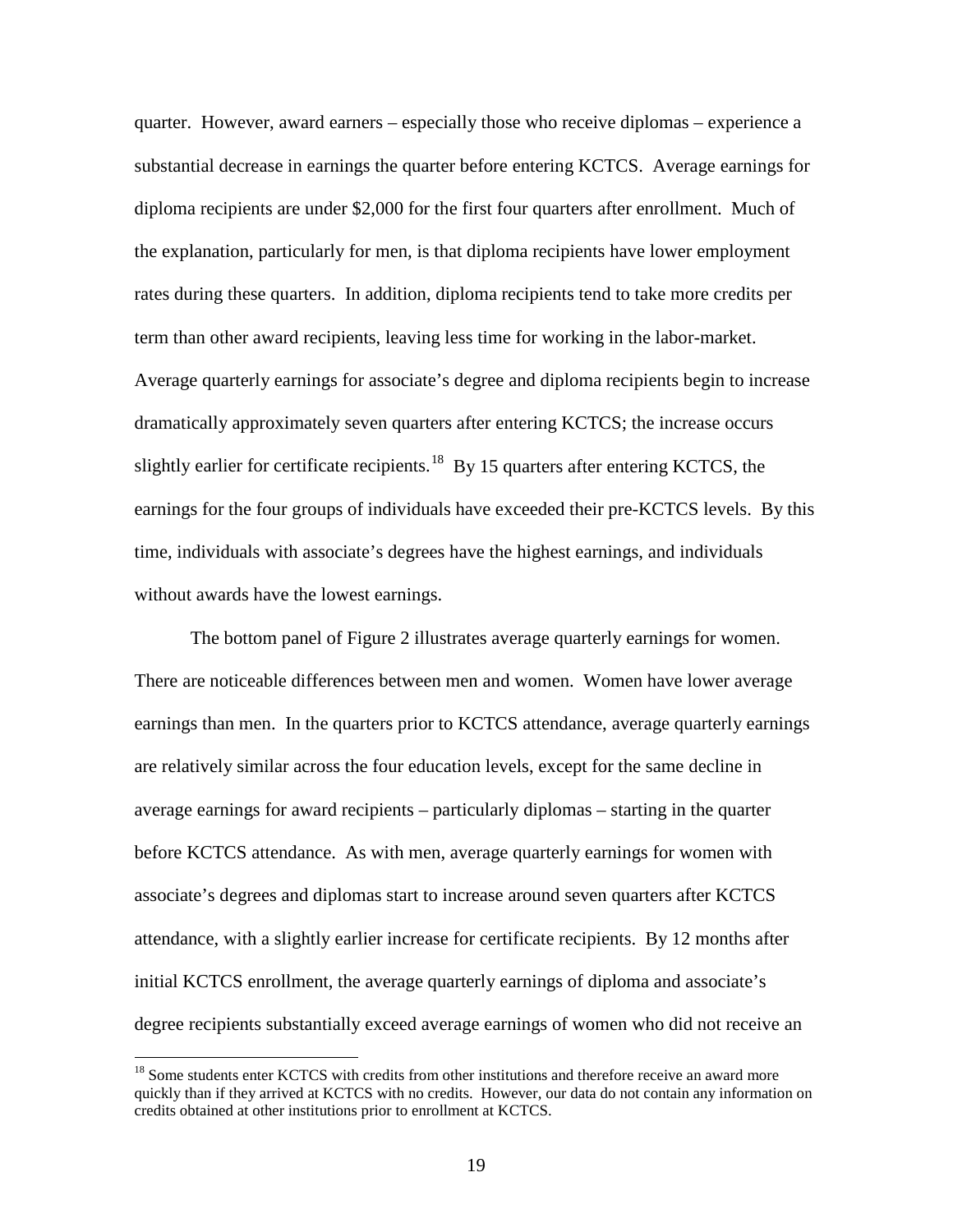award. Women without awards have the lowest average earnings 18 months after initial KCTCS attendance, slightly below average earnings for certificate recipients.

Although these graphs provide a useful starting point for our discussion of labormarket returns, they look only at differences in average earnings between the four groups indicated in the graphs. Figure 2 does not control for differences in age or length of KCTCS enrollment. Therefore, we now turn to our regression analysis.

# *5.4 Overall Earnings Returns*

Table 5 contains the effects of the highest award received on quarterly earnings from the fixed effects model. The first four columns are for men, and the second four columns are for women. The first and fifth columns contain no controls other than highest award as illustrated in equation (2). The second and sixth columns contain controls for the timing of enrollment (*ENROLL* in equation (3)). The third and seventh columns also contain demographic controls (*DEMOG* in equation (3)). The fourth and eighth columns also contain controls for student intentions (*INTENT* in equation (3)). The last specification is our preferred one because we believe that it does the best job of capturing observed differences.

The table shows that the returns for all awards fall slightly when we add controls for enrollment timing (columns 2 and 6), but returns increase moderately when demographic controls are added (columns 3 and 7). Similarly, the returns increase slightly when we include controls for student intentions (columns 4 and 8). In other words, the gap in earnings between students with and without awards is higher when we compare students with similar intentions (columns 4 and 8) than when we compare students with no regard toward their demographics or intentions (columns 2 and 6).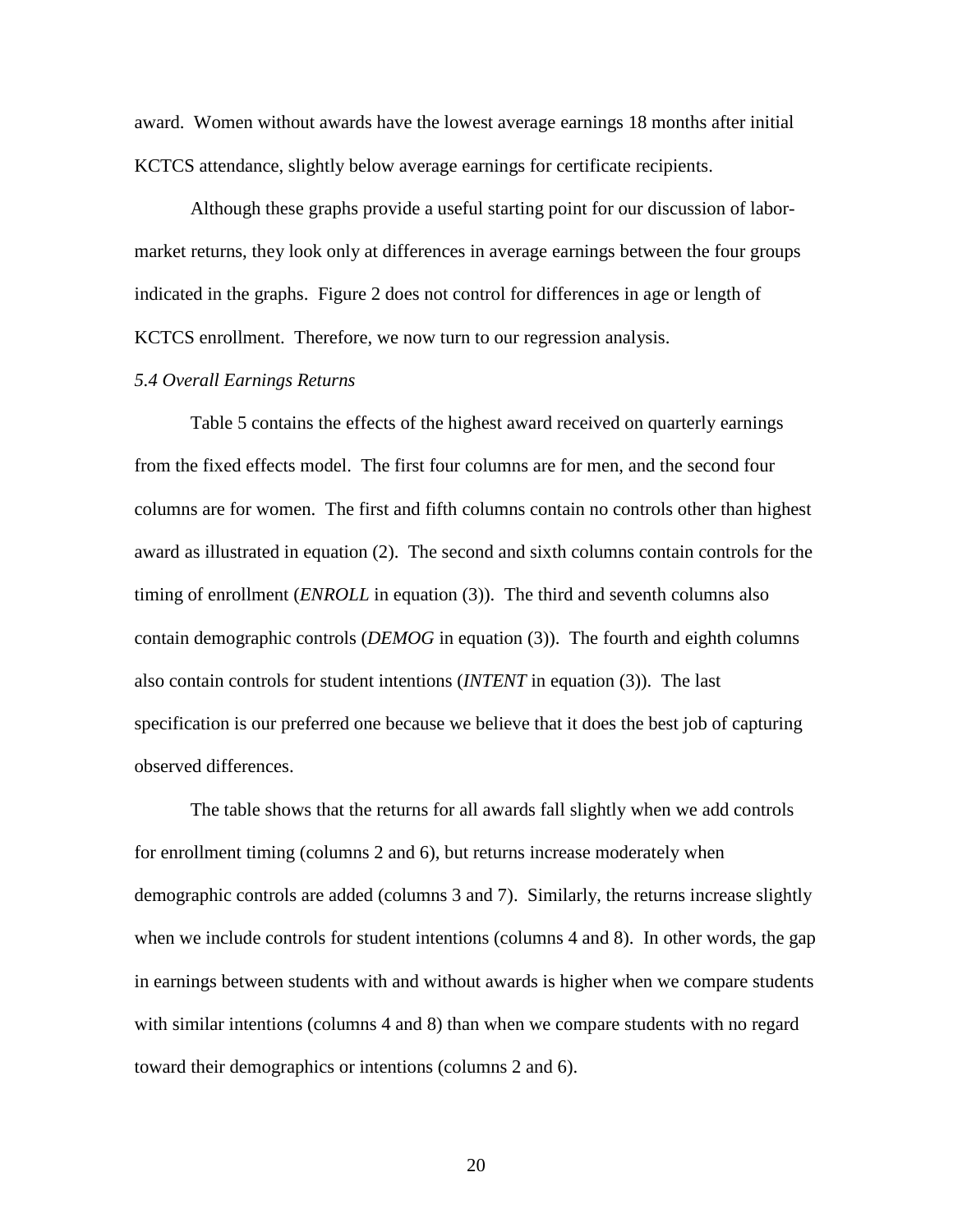The table shows that associate's degrees are associated with large increases in earnings, particularly for women. In our preferred specification (columns 4 and 8), associate's degrees are associated with returns of \$2,363 for women and \$1,484 for men. In percentage terms of average earnings from Table 1, the return is approximately 56 percent for women and 24 percent for men.

Women also have higher returns from diplomas than men: \$1,914 (column 8) versus \$1,265 (column 4). In percentage terms, the returns to diplomas are 45 percent for women and 21 percent for men. For both associate's degrees and diplomas, the average number of credits earned varies little between men and women. Thus, the gender difference in returns cannot be explained by differences in the number of credits earned.

Certificates have small positive returns for women and men, although the returns for men are only significant at the ten-percent level (two-sided test) once we include controls for intentions as well as demographics and enrollment timing (column 4). In the preferred specification, certificates are associated with returns of approximately \$300 for men and women, an increase of five percent for men and seven percent for women. Certificates require the least amount of coursework (usually one year or less of full-time course work), so their lower returns are not surprising.

The results from our preferred specification of the fixed effects model (columns 4 and 8 of Table 5) are generally similar to the results from the cross-sectional OLS model in Table 4, at least for associate's degrees and diplomas. The fixed effects model has slightly larger returns for these two awards except for the slightly lower returns to diplomas for women. For certificates, the inclusion of fixed effects produces smaller returns for men and larger returns for women relative to a cross-sectional OLS model.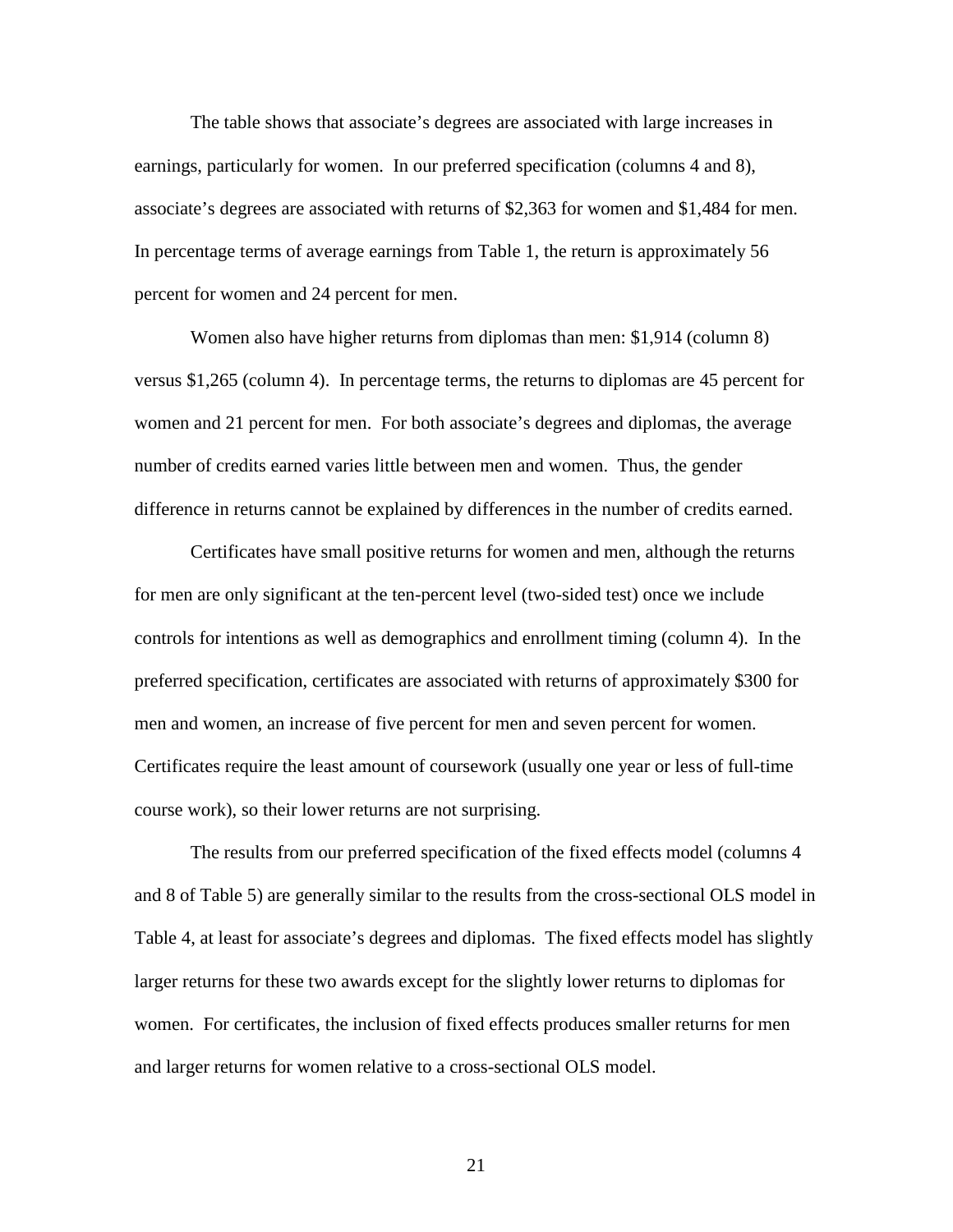#### *5.5 Sensitivity Analysis*

A primary concern in the returns to schooling literature is establishing the causal effect of educational attainment on earnings. We provide a relatively new application of student fixed effect models to estimate the labor-market returns to community college degrees, and we include detailed control variables including student intentions. Our results for associate's degrees are higher than previous estimates for women but are similar for men, and little if any previous work has been done on diplomas and certificates. Still, we acknowledge that concerns about the generalizability of our results may remain, so we conduct several sensitivity analyses to test the robustness of our earnings returns. More detailed results are available in Jepsen, Troske, and Coomes (2012).

We first expand the sample to include teenagers and students who initially do not intend to pursue an award and find that the returns for men are much higher and the returns for women are slightly lower. In contrast, excluding students who did not receive an award nearly doubles the returns for men and reduces the returns for women by approximately 20 percent. It appears that including teenagers or non-award seekers leads us to overstate the returns for men.

In another robustness check we exclude students who fail to receive any community college credits because they may have fundamental differences in earnings growth. Their inclusion may produce an upward bias in our estimated returns if they had a negative random shock that caused them to drop out of KCTCS and led to lower earnings growth. Compared to the returns for the full sample, the returns excluding students with zero credits are 10 to 25 percent lower for men and 1 to 5 percent lower for women. Thus,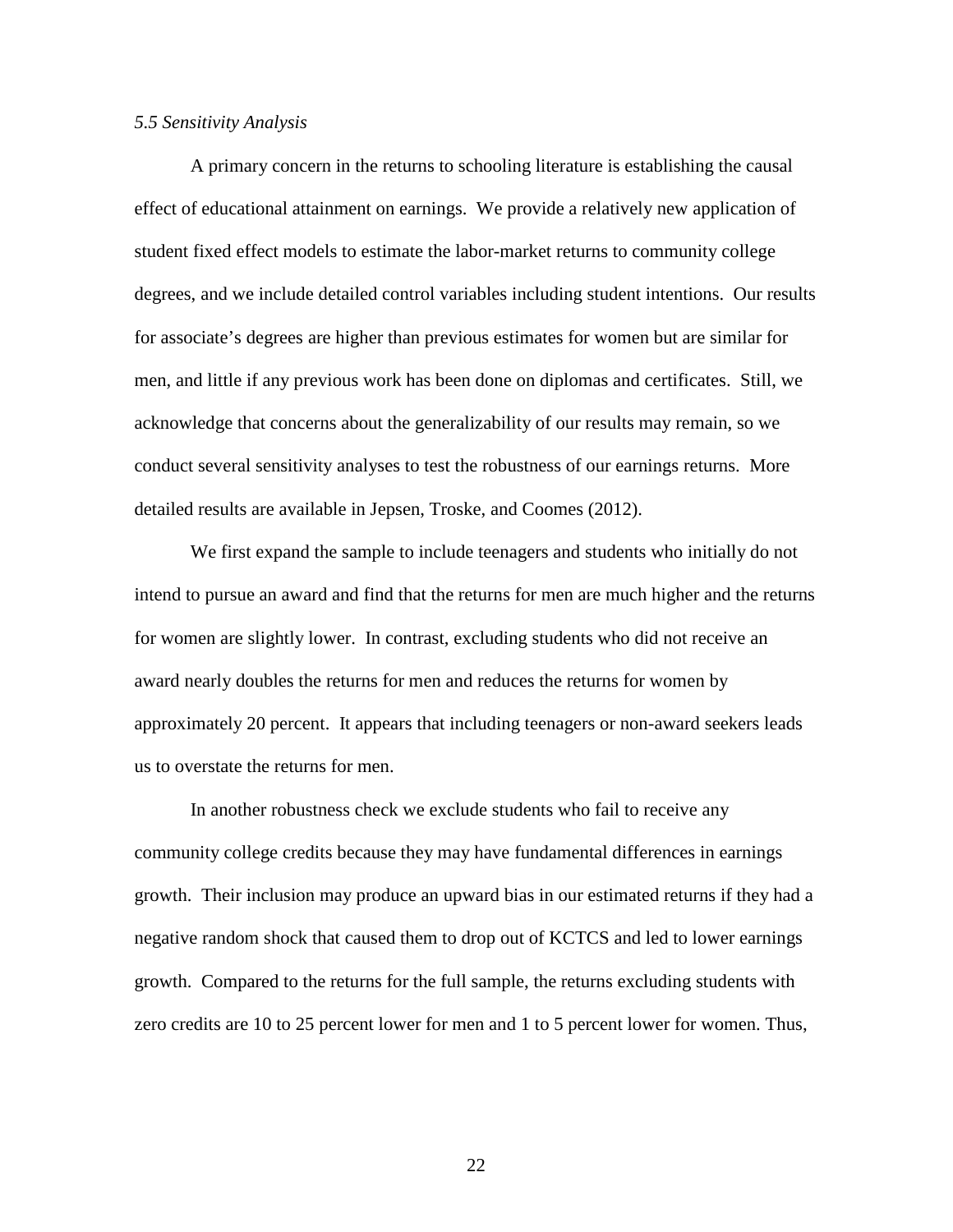the overall returns in our preferred specification may be slightly overstated for men because the comparison group includes students who did not receive any KCTCS credits.

Many studies of training programs restrict analysis to individuals with some pretraining level of labor-force attachment. We employ the same idea by restricting our sample to individuals with at least five quarters of earnings in the pre-KCTCS period.<sup>[19](#page-23-0)</sup> For associate's degrees and diplomas, the returns are slightly lower for individuals with substantial pre-KCTCS labor-force attachment. The decline in earnings is more pronounced for certificates, suggesting that certificates have larger returns for individuals with weak labor-force attachment prior to enrolling in KCTCS.

We have also estimated models excluding up to four quarters prior to KCTCS attendance because they contain an "Ashenfelter dip" in earnings. The results from this sample are nearly identical to the full sample, suggesting that the pre-KCTCS earnings drop is not driving the estimated labor-market returns. The results are also quite similar, except for lower returns to certificates for males, when we exclude all quarterly observations more than 12 quarters after someone leaves KCTCS. Thus, there is little support for the concern that students who leave KCTCS after a couple of semesters are creating an upward bias in the results.<sup>[20](#page-23-1)</sup>

Another concern about our results is that we exclude transfer students from our analysis because we do not have information on whether these students ever complete a four-year degree. If we did have information on who completed a degree, the returns for those students would be captured in the returns to a bachelor's degree and therefore would

<span id="page-23-0"></span> $19$  Results are quite similar when we vary the cutoff for number of quarters with pre-KCTCS earnings from four to eight quarters.

<span id="page-23-1"></span><sup>&</sup>lt;sup>20</sup> Specifically, the concern is that those who finish early with awards may possess unobservable traits that are positively correlated with earnings, whereas those who finish early without an award may possess unobservable traits that are negatively correlated with earnings.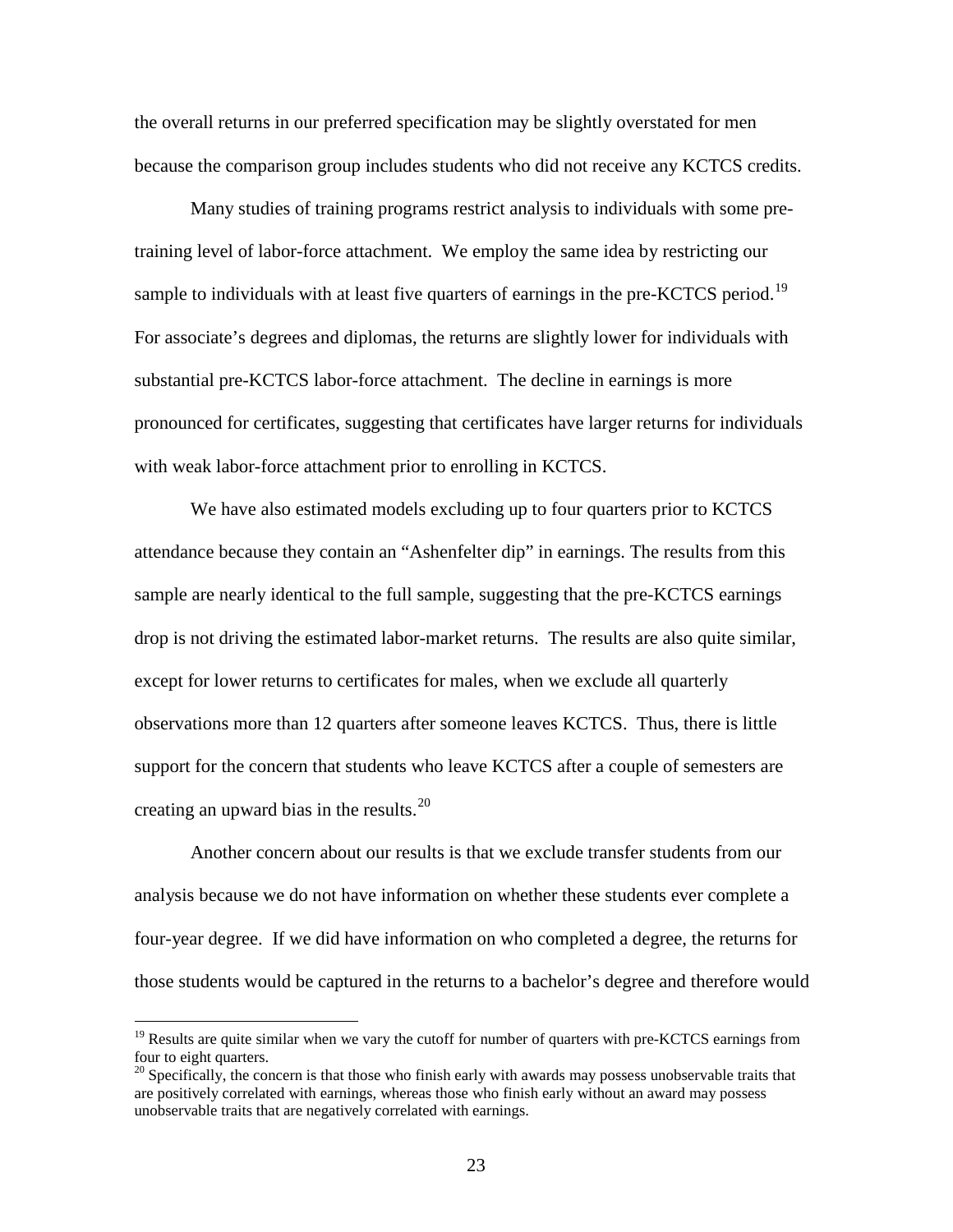not bias our estimate of the returns to an associate's degrees. Thus, the concern with our estimated returns is that we exclude individuals who obtain an associate's degree and transfer to a four-year institution without completing a bachelor's degree. Determining the direction and size of the bias in excluding these students is extremely difficult because we have no way of identifying them.

To learn more about the potential bias from excluding transfer students, we estimate a cross-sectional model where the dependent variable is a dummy variable for transferring to a four-year institution. Controlling for student demographics and student intentions, an associate's degree is associated with a higher probability of transferring of approximately 24 percent for men and 17 percent for women. In contrast, we find a small negative association between other awards and the probability of transfer, so there is minimal bias in the returns to diplomas and certificates from excluding transfer students. We have also estimated our standard wage models including transfer students and find slightly smaller returns to awards compared to the estimates from our preferred specification. We suspect this is because we have relatively few post-schooling observations for students who transfer and because we are unable to distinguish between transfer students who are attending school full-time and not working from students who have left school but are unable to find employment. In general, we suspect that by excluding transfer students our estimated returns may understate the actual returns of an associate's degree due to the likely superior ability of students who transfer. Unfortunately, we have no way of confirming this suspicion or of assessing the size or direction of any bias. However, it is important to recognize that transfer students compose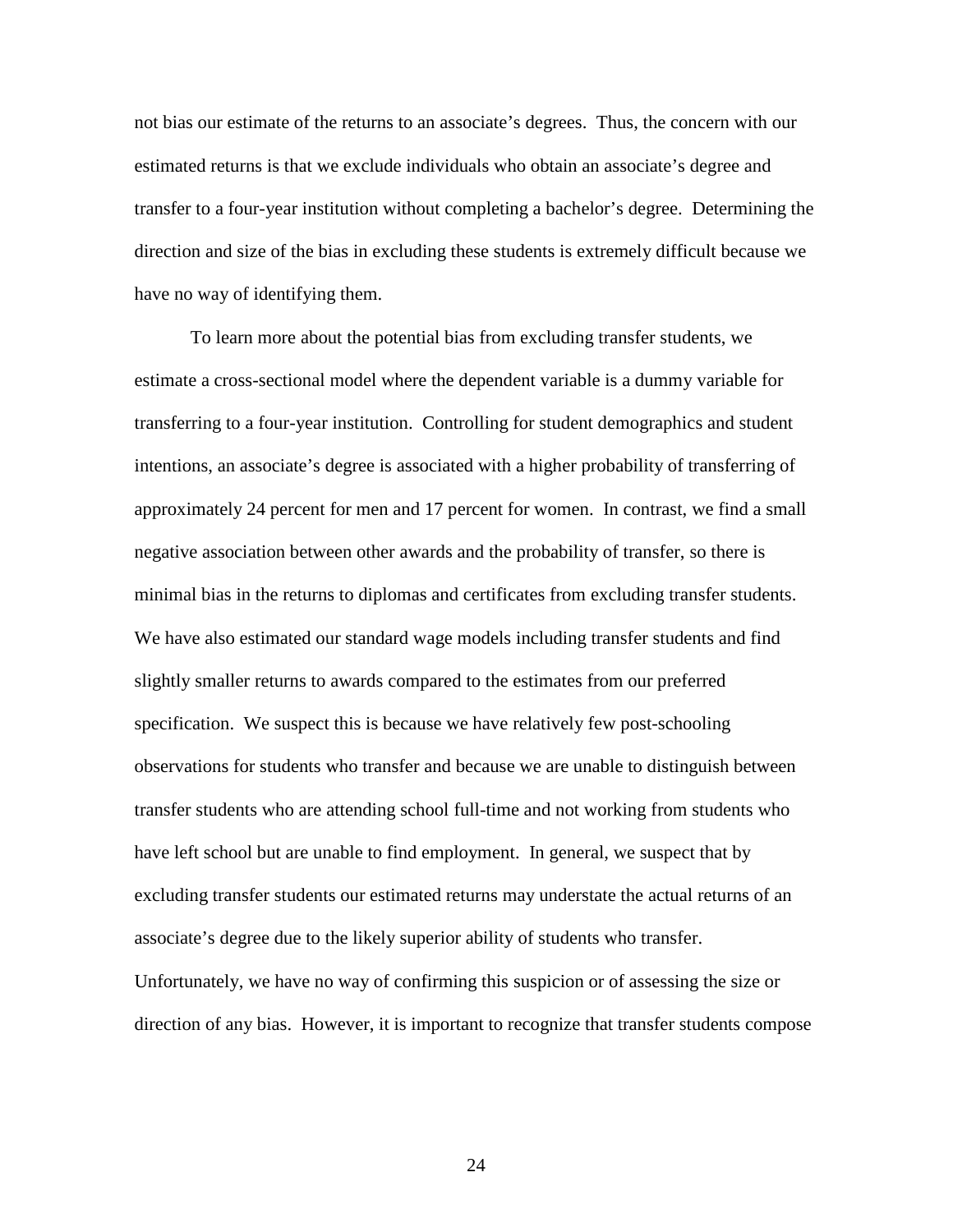only 9% of the total sample, so any bias resulting from excluding these students is likely to be minimal.

#### *5.6 Heterogeneity in Returns*

As illustrated in Table 1, men and women have different fields of study at KCTCS. Therefore, one explanation for the gender differences in returns (Table 5) is that returns vary by fields of study. Table 6 contains the results where the highest education level is interacted with dummy variables for six fields of study: humanities, other academic subjects (i.e. social science and science), business, health, services, and vocational. No students received diplomas or certificates in academic subjects (humanities or otherwise). Except for the highest award received variables, the models used to estimate the results in Table 6 are identical to the preferred specification in Table 5 (columns 4 and 8).

This table shows that for both men and women, the highest returns are from associate's degrees in health: around \$4,000 per quarter. Associate's degrees in academic subjects other than the humanities and in vocational subjects have quarterly returns above \$1,000. Diplomas in health fields also provide sizable returns, in excess of \$2,000 per quarter, and, for men, vocational diplomas are associated with higher quarterly earnings of around \$1,200. Certificates usually are associated with small and statistically insignificant returns except for vocational certificates for men (\$368) and health certificates (\$375) for women.

In other analysis we also examined differences in returns by age (See Jepsen, Troske and Coomes (2012) for more details). In these models we saw that returns vary greatly by age, award and gender. For men, the largest returns for associate's degrees – around \$2,000 per quarter – are for students in their early twenties, although the returns are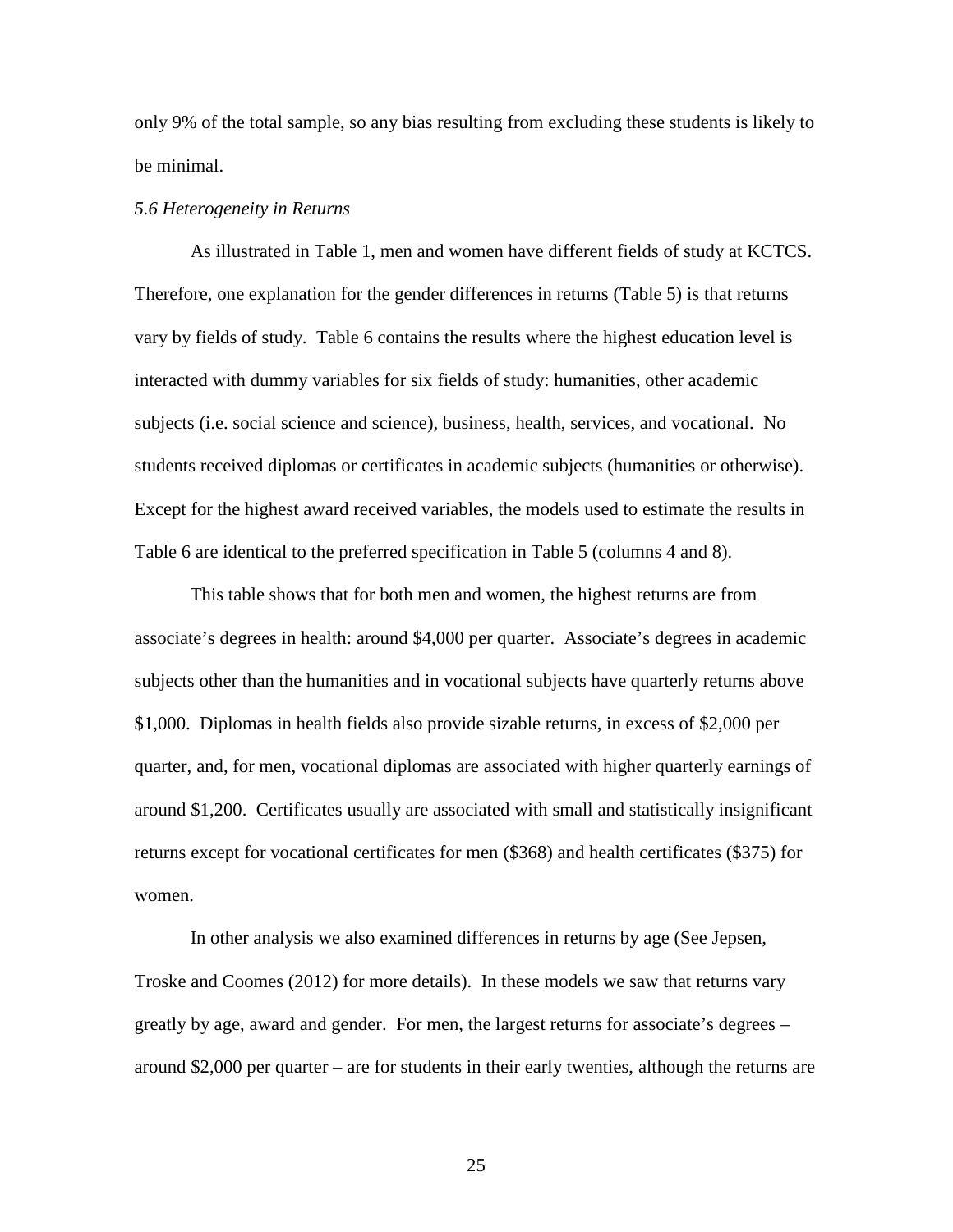above \$1,000 for all but the oldest students. Men's returns to diplomas vary greatly, with the largest returns (around \$1,800) for students in their early 20s through their early 30s. In every age category, men's returns to a certificate are statistically insignificant for each age range between 20 and 60. Women receive returns usually in excess of \$2,000 to degrees and diplomas throughout their teens, 20s, 30s, and into their 40s. For certificates, women's returns are under \$250 for most age categories.

# *5.7 Earnings Returns for Credits*

Another way to measure the returns to KCTCS is to look at the returns to credits (see Jacobson, LaLonde, and Sullivan (2005a, 2005b) and citations within). We extend our preferred specification to include credits earned as well as highest award. This model divides the returns to the award into the returns for the credits earned and the additional returns of the award itself; what is often called the sheepskin effect.

Table 7 contains the results from this analysis. Columns 1 and 3 are the preferred specifications from columns 4 and 8 of Table 5, and they do not contain credits earned. Columns 2 and 4 contain credits earned for men and women, respectively. The results illustrate that most of the increase in earnings for associate's degrees and diplomas are from awards rather than from credits. For example, a man earning an associate's degree with 69 credits (the midpoint of the required number of credits) would receive an earnings boost of \$386 per quarter from the 69 credits in addition to an earnings boost of \$1,117 from the award. For a woman, the comparable numbers are \$959 from the credits and \$1,763 from the award.

The sheepskin effects for certificates are much lower. The sheepskin effect for men is \$112 per quarter, compared with an increase in earnings of \$134 per quarter for 24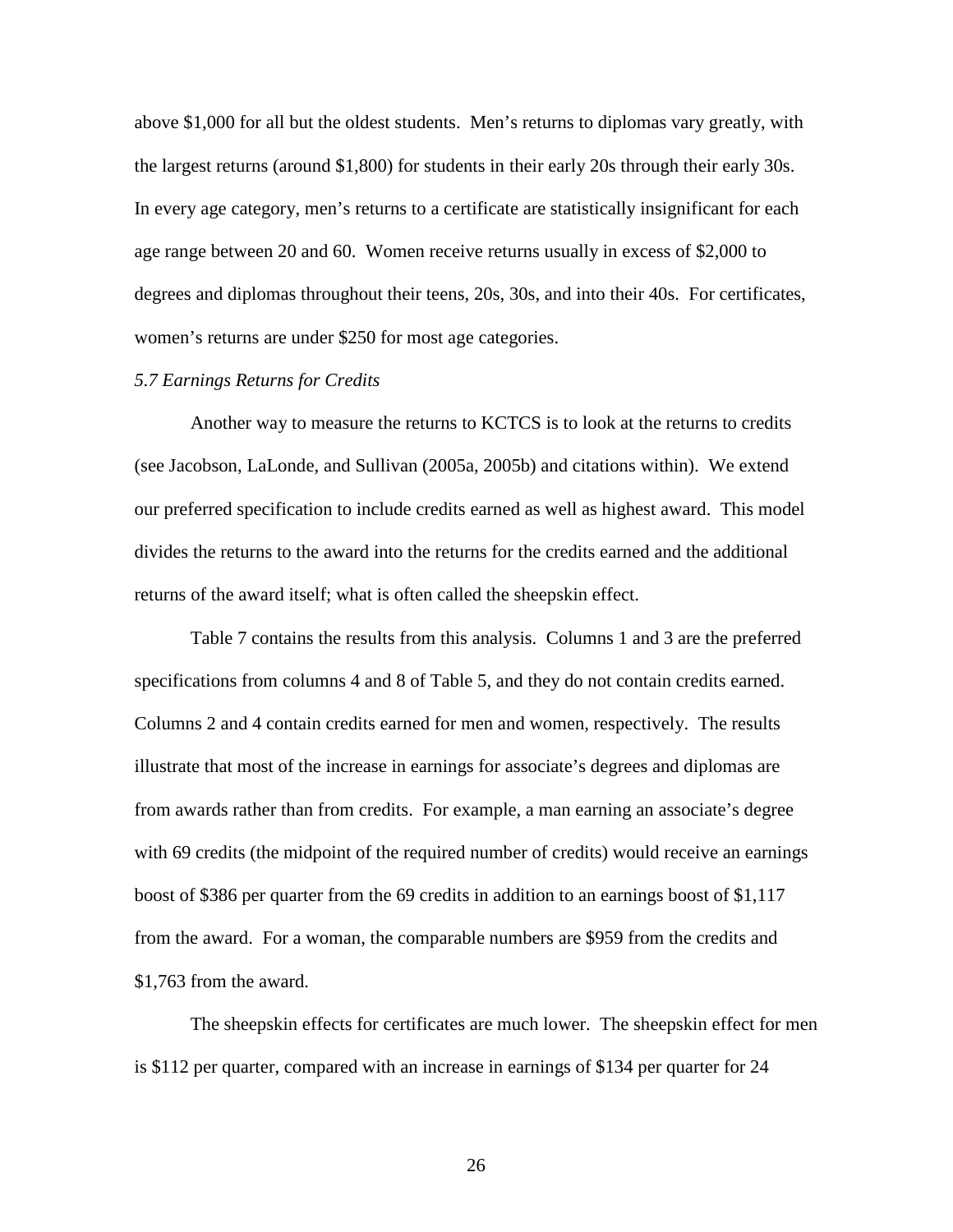credits, the midpoint of the required number of credits for certificates. For women, the sheepskin effect is \$134 for the certificate, compared with an earnings increase of \$333 associated with 24 credits. More generally, the returns from credits exceed the returns from the certificate at 20 credits for men and at only 10 credits for women.

#### *5.8 Employment Returns*

In addition to studying the effect of community college awards on earnings, we also study their impact on employment. See Jepsen, Troske, and Coomes (2012) for more information. For men, associate's degrees and diplomas are associated with increases in employment of 12 to 15 percent, whereas the employment returns to women for these two awards is approximately 20 percent. Certificates have employment returns of nine percent for women, but the return for men is around two percent and is not statistically significant from zero at the ten-percent level.

# **6. Discussion**

This paper provides new estimates on the labor-market returns to certificates and diplomas offered by community colleges. More people receive these awards than receive associate's degrees, which are more commonly studied. We study the earnings returns for the cohort of students aged 20 to 60 who entered Kentucky's community college system during the 2002-2003 and 2003-2004 school years. For these students, associate's degrees and diplomas have quarterly returns of around \$1,500 for men and \$2,000 for women. Certificates have returns of around \$300 per quarter for men and women. The highest returns for associate's degrees and diplomas are for health-related awards. The highest returns for certificates are in vocational fields for men and health fields for women. Like Jacobson, LaLonde, and Sullivan's (2005a) work on displaced workers in Washington, we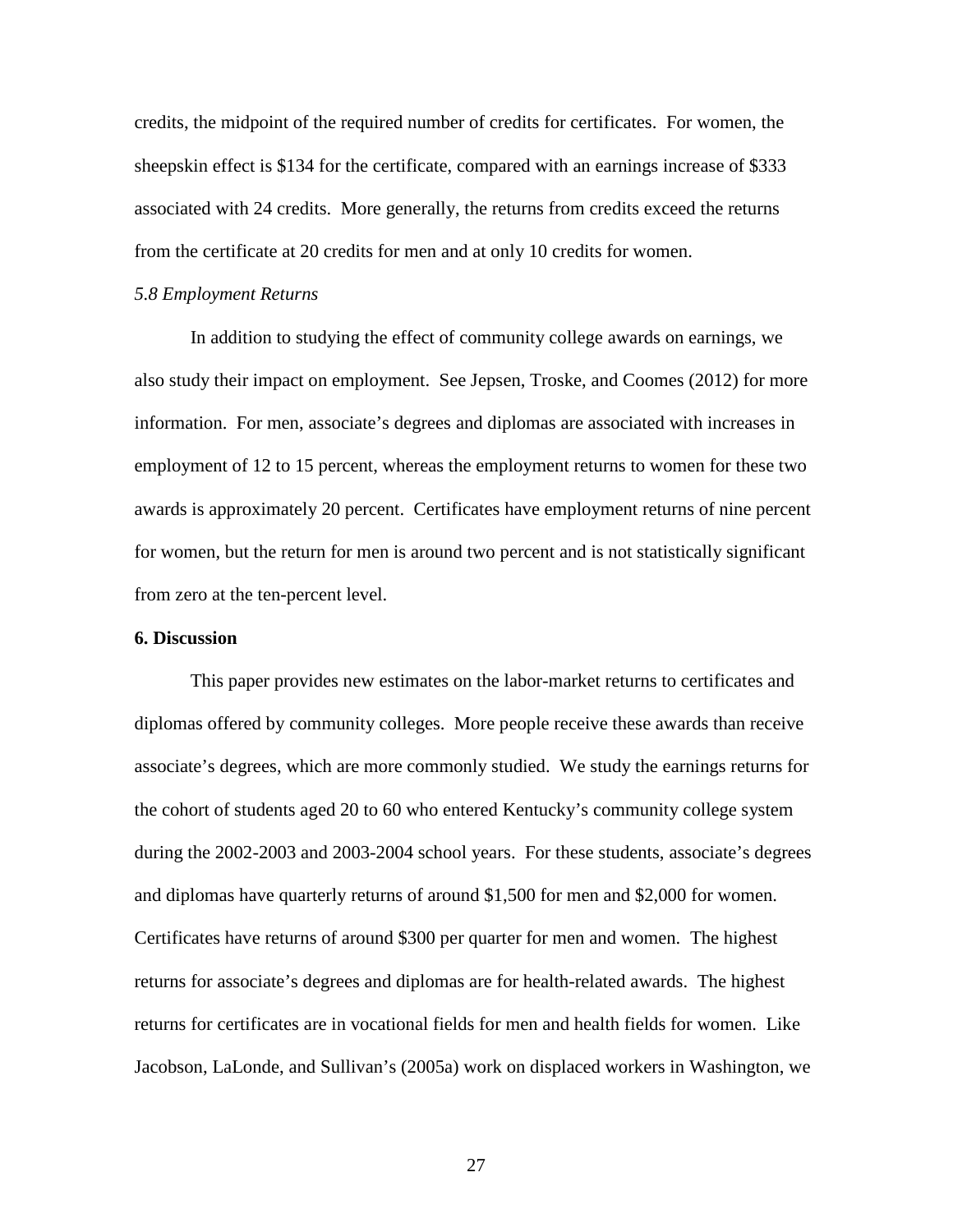find that earning credits at a community college without receiving an award has a positive effect on earnings. Degrees and diplomas are associated with noticeably higher likelihoods of employment, and certificates have positive associations with employment for women. Although our estimated returns are large, the dollar amounts are comparable to previous work on associate's degrees.

Like many empirical papers that use non-experimental data, our results should be viewed as an estimate of the effect of the treatment on the treated. Specifically, we estimate the impact of receiving an award from a community or technical college in Kentucky and then entering the labor market. Our additional analysis should be viewed as efforts to demonstrate the generalizability of our results. Of course these efforts are always incomplete, and readers should keep in mind the limitations of our results.

These findings add to an extremely limited literature on the returns to community college certificates and diplomas. Although our study focuses on the experience in one state, the richness of the data and the similarities of community college systems around the U.S. suggest some tentative national policy conclusions. Human capital investments in community and technical college programs produce large labor-market returns, particularly for women, but the returns vary substantially among fields and awards.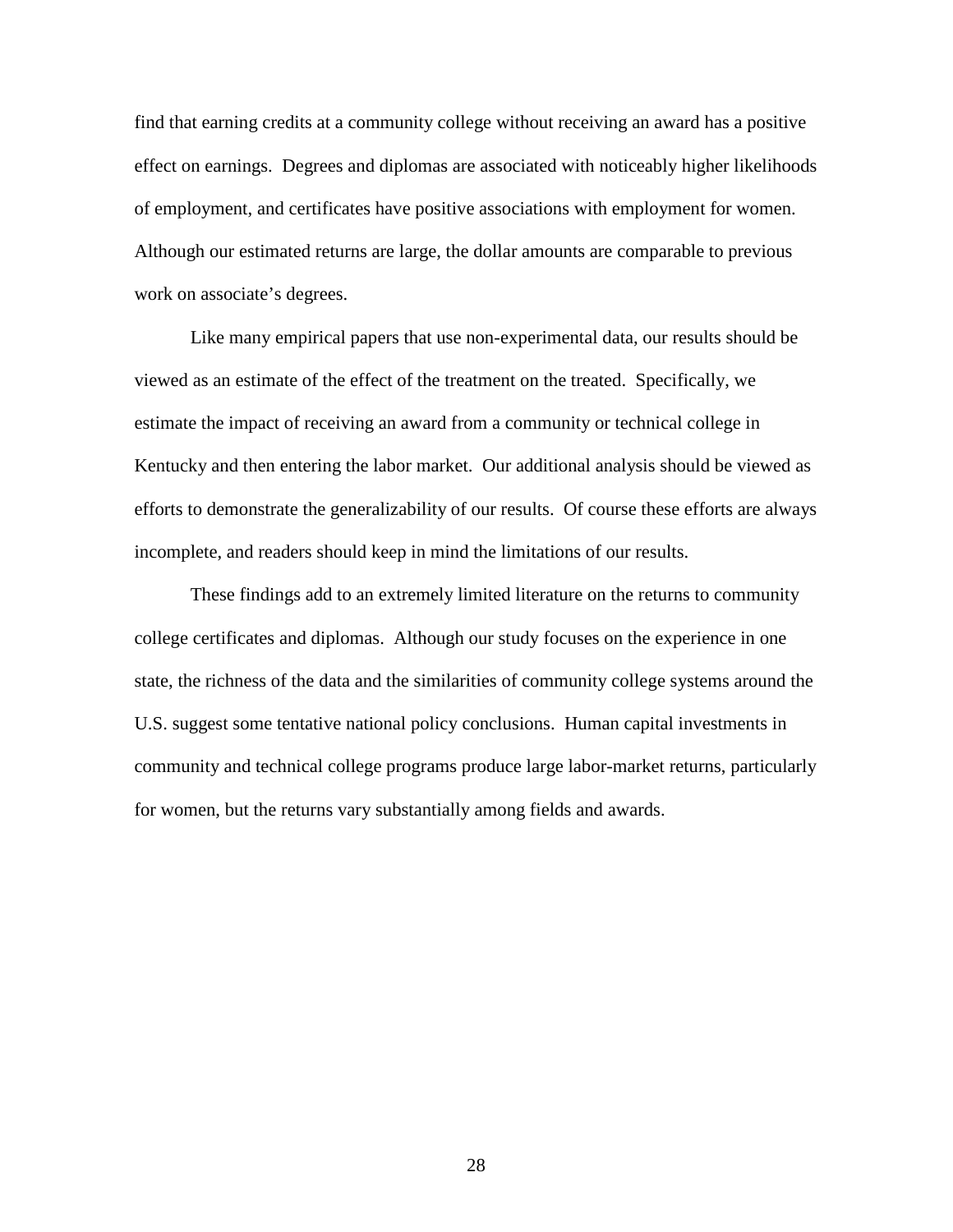# **7. References**

- Bailey, Thomas, Gregory Kienzl, and David Marcotte. 2004. The Return to a Sub-Baccalaureate Education: The Effects of Schooling, Credentials, and Program of Study on Economic Outcomes. Report for National Assessment of Vocational Education, U.S. Department of Education.
- Belfield, Clive R., and Thomas Bailey. 2011. T he Benefits of Attending Community College: A Review of the Evidence. *Community College Review*, 39(1): 46-68.
- Card, David. 1999. The Causal Effect of Education on Earnings. In *The Handbook of Labor Economics*, Vol. 3A, eds. Orley C. Ashenfelter and David Card. New York: Elsevier Science, North-Holland: 1801-1863.
- Cellini, Stephanie, and Latika Chaudhary. 2011. The Labor-Market Returns to a Private Two-Year College Education. Working paper.
- Cooley, Thomas F., Timothy W. McGuire, and Edward C. Prescott. 1979. Earnings and Employment Dynamics of Manpower Trainees: An Exploratory Econometrics Analysis. In *Evaluating Manpower Training Programs*, edited by Farrell E. Block. Greenwich, Connecticut, JAI Press: 119-147.
- Franklin, Rachel S. 2003. Domestic Migration Across Regions, Divisions and States: 1995-2000. Washington, D.C.: U.S. Department of Commerce, U.S. Census Bureau.
- Grubb, W. Norton. 1997. The Returns to Education in the Sub-Baccalaureate Labor Market, 1984-1990. *Economics of Education Review*, 16(3): 231-245.
- Grubb, W. Norton. 2002a. Learning and Earning in the Middle, Part I: National Studies of Pre-Baccalaureate Education. *Economics of Education Review*, 21(4): 299-321.
- Grubb, W. Norton. 2002b. Learning and Earning in the Middle, Part II: State and Local Studies of Pre-Baccalaureate Education. *Economics of Education Review*, 21(5): 401- 414.
- Jacobson, Louis S., Robert J. LaLonde, and Daniel G. Sullivan. 2005a. Estimating the Returns to Community College Schooling for Displaced Workers. *Journal of Econometrics*, 125(1-2): 271-304.
- Jacobson, Louis S., Robert J. LaLonde, and Daniel G. Sullivan. 2005b. The Impact of Community College Retraining on Older Displaced Workers: Should We Teach Old Dogs New Tricks? *Industrial and Labor Relations Review*, 58(3): 398-415.
- Jacobson, Louis G., and Christine Mokher. 2008. Pathways to Boosting the Earnings of Low-Income Students by Increasing Their Educational Attainment. Prepared for the Bill & Melinda Gates Foundation by The Hudson Institute and CNA.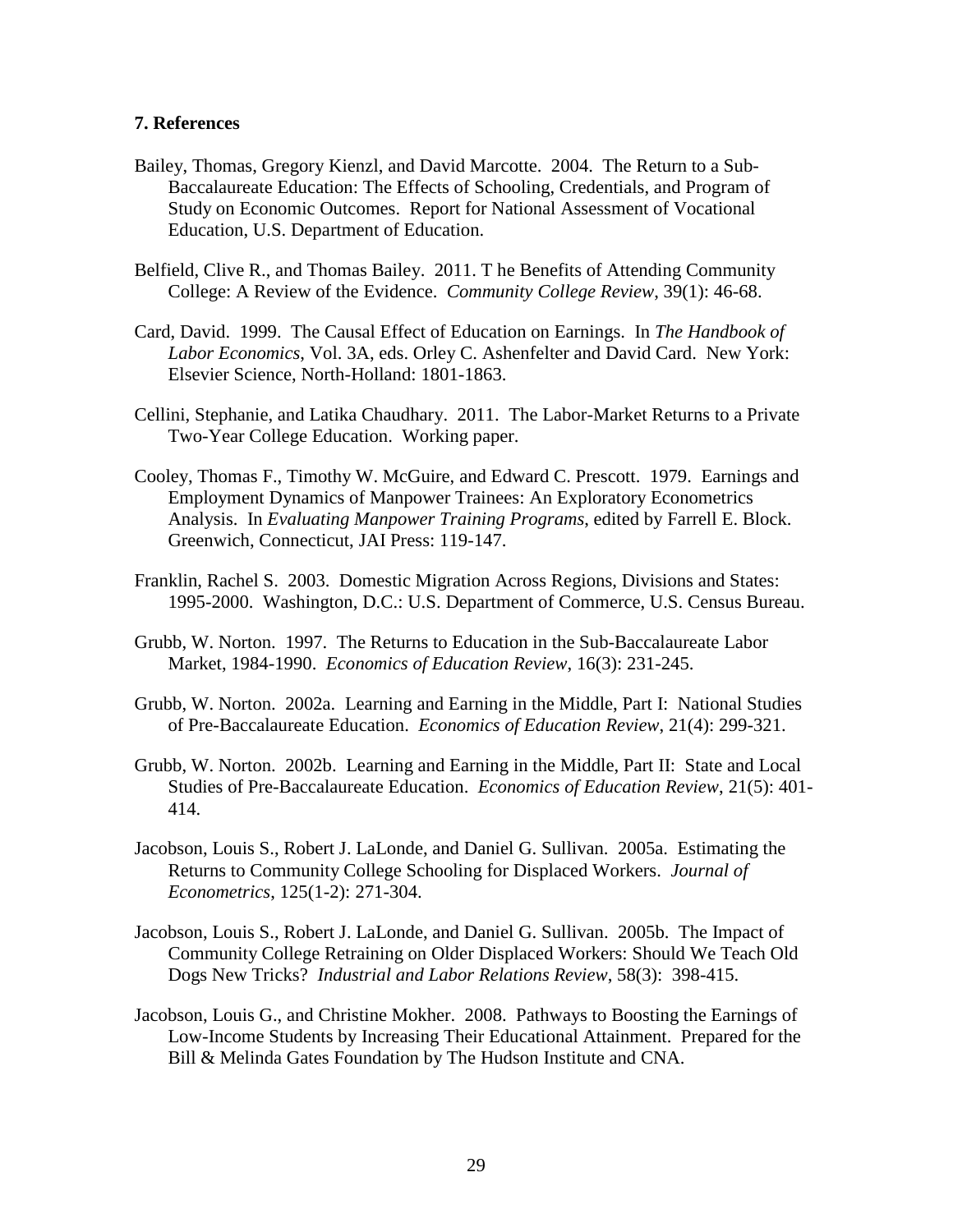- Jepsen, Christopher, Kenneth Troske, and Paul Coomes. 2012. The Labor-Market Returns to Community College Degrees, Diplomas, and Certificates. University College Dublin School of Economics Working Paper WP 12/23. Accessed September 28, 2012 from http://www.ucd.ie/t4cms/WP12\_23.pdf.
- Kane, Thomas J., and Cecilia Elena Rouse. 1995. Labor Market Returns to Two-Year and Four-Year Schools. *The American Economic Review* 85(3): 600-614.
- Kellogg, Alex P., and Robert Tomsho. 2009. Obama Plans Community-College Initiative. *The Wall Street Journal*. July 14, 2009.
- Knapp, Laura G., Janice E. Kelly-Reid, Scott A. Ginder, and Elise S. Miller. 2008. Enrollment in Postsecondary Institutions, Fall 2006; Graduation Rates, 2000 & 2003 Cohorts; and Financial Statistics, Fiscal Year 2006 (NCES 2008-173). National Center for Education Statistics, Institute of Education Sciences, U.S. Department of Education, Washington, D.C.
- Kornfeld, Robert, and Howard S. Bloom. 1997. Measuring Program Impacts on Earnings and Employment: Do UI Wage Reports from Employers Agree with Surveys of Individuals? Working paper, Abt Associates and New York University.
- Lang, Kevin, and Russell Weinstein. 2012. Evaluating Student Outcomes and For-profit Colleges. National Bureau of Economics Working Paper 18201.
- Leigh, Duane E., and Andrew M. Gill. 1997. Labor Market Returns to Community Colleges: Evidence for Returning Adults. *Journal of Human Resources* 32(2): 334- 353.
- Marcotte, Dave E., Thomas Bailey, Carey Borkoski, and Greg S. Kienzl. 2005. The Returns from a Community College Education: Evidence from the National Educational Longitudinal Survey. *Educational Evaluation and Policy Analysis*, 27(2):157-175.
- Wooldridge, Jeffrey M. 2001. *Econometric Analysis of Cross Section and Panel Data*. MIT Press: Cambridge, MA.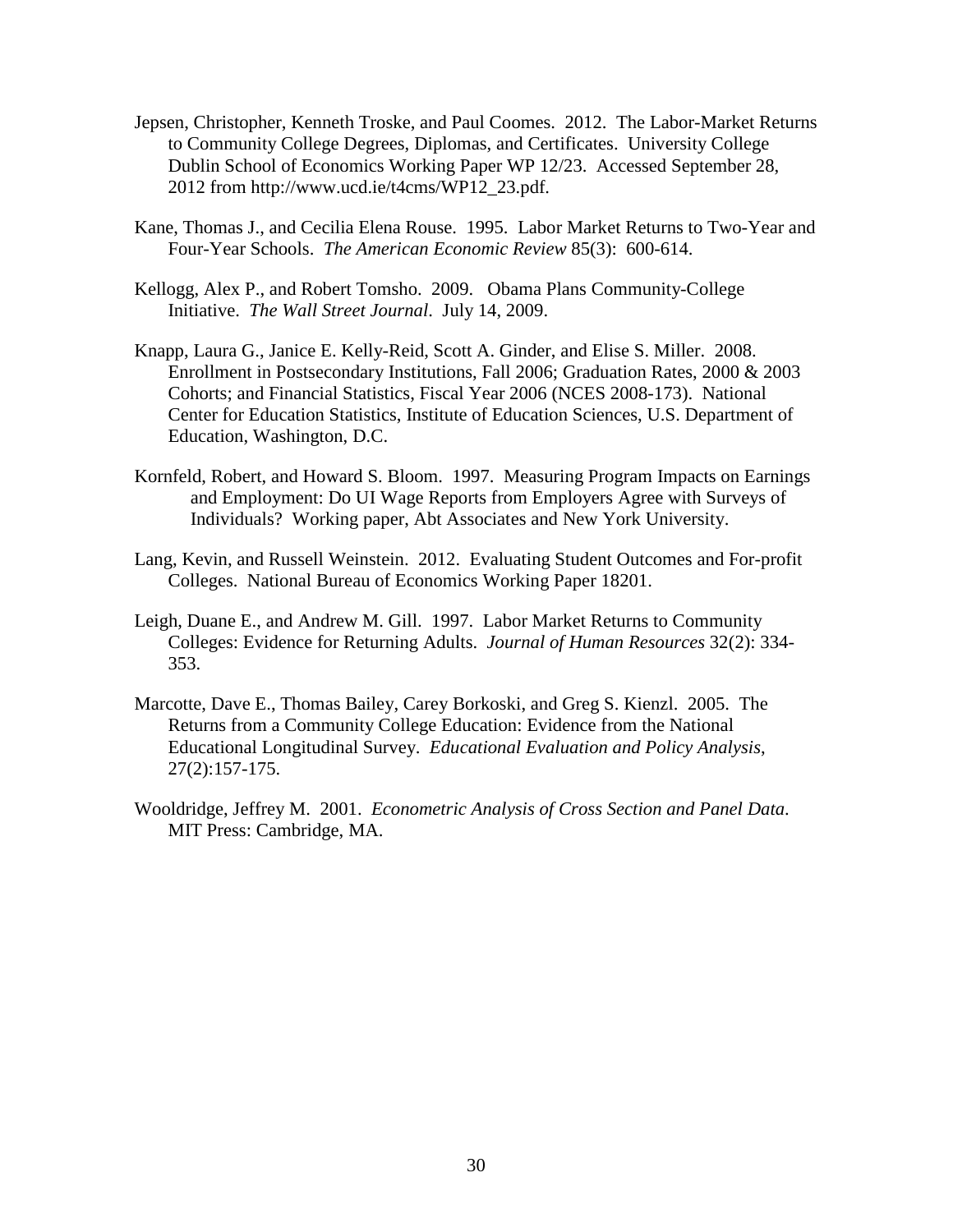|                                   | Men   |          |        | Women    |  |
|-----------------------------------|-------|----------|--------|----------|--|
| Variable                          | Mean  | Std. Dev | Mean   | Std. Dev |  |
| <b>Average Quarterly Earnings</b> | 6,142 | 4,440    | 4,245  | 3,321    |  |
| <b>Proportion Employed</b>        | 0.652 | 0.291    | 0.640  | 0.290    |  |
| Age at Entry                      | 30.0  | 8.9      | 31.3   | 8.9      |  |
| White                             | 0.769 | 0.422    | 0.768  | 0.422    |  |
| Nonwhite                          | 0.119 | 0.324    | 0.142  | 0.349    |  |
| <b>Missing Race</b>               | 0.112 | 0.315    | 0.090  | 0.286    |  |
| <b>Associate's Degree</b>         | 0.112 | 0.316    | 0.159  | 0.365    |  |
| Diploma                           | 0.051 | 0.221    | 0.056  | 0.230    |  |
| Certificate                       | 0.081 | 0.272    | 0.077  | 0.266    |  |
| No Degree or Award                | 0.756 | 0.430    | 0.709  | 0.454    |  |
| <b>Associate's Degree Fields</b>  |       |          |        |          |  |
| <b>Business</b>                   | 0.006 | 0.074    | 0.019  | 0.137    |  |
| Health                            | 0.021 | 0.145    | 0.074  | 0.262    |  |
| Humanities                        | 0.019 | 0.137    | 0.029  | 0.168    |  |
| <b>Other Academics</b>            | 0.031 | 0.173    | 0.023  | 0.148    |  |
| Services                          | 0.008 | 0.089    | 0.016  | 0.127    |  |
| Vocational                        | 0.029 | 0.168    | 0.004  | 0.060    |  |
| Diploma Fields                    |       |          |        |          |  |
| <b>Business</b>                   | 0.001 | 0.032    | 0.008  | 0.089    |  |
| Health                            | 0.007 | 0.082    | 0.045  | 0.208    |  |
| <b>Services</b>                   | 0.002 | 0.045    | 0.002  | 0.048    |  |
| Vocational                        | 0.042 | 0.200    | 0.001  | 0.033    |  |
| Certificate Fields                |       |          |        |          |  |
| <b>Business</b>                   | 0.002 | 0.046    | 0.009  | 0.096    |  |
| Health                            | 0.007 | 0.085    | 0.047  | 0.212    |  |
| <b>Services</b>                   | 0.003 | 0.055    | 0.017  | 0.129    |  |
| Vocational                        | 0.068 | 0.252    | 0.004  | 0.066    |  |
| <b>County Unemployment Rate</b>   | 7.89  | 1.76     | 7.98   | 1.79     |  |
| Number of Students                |       | 8,881    | 16,572 |          |  |

Table 1: Descriptive Statistics, KCTCS Data

Note: Earnings and employment statistics are person-level averages across all quarters of data (2000 through 2008).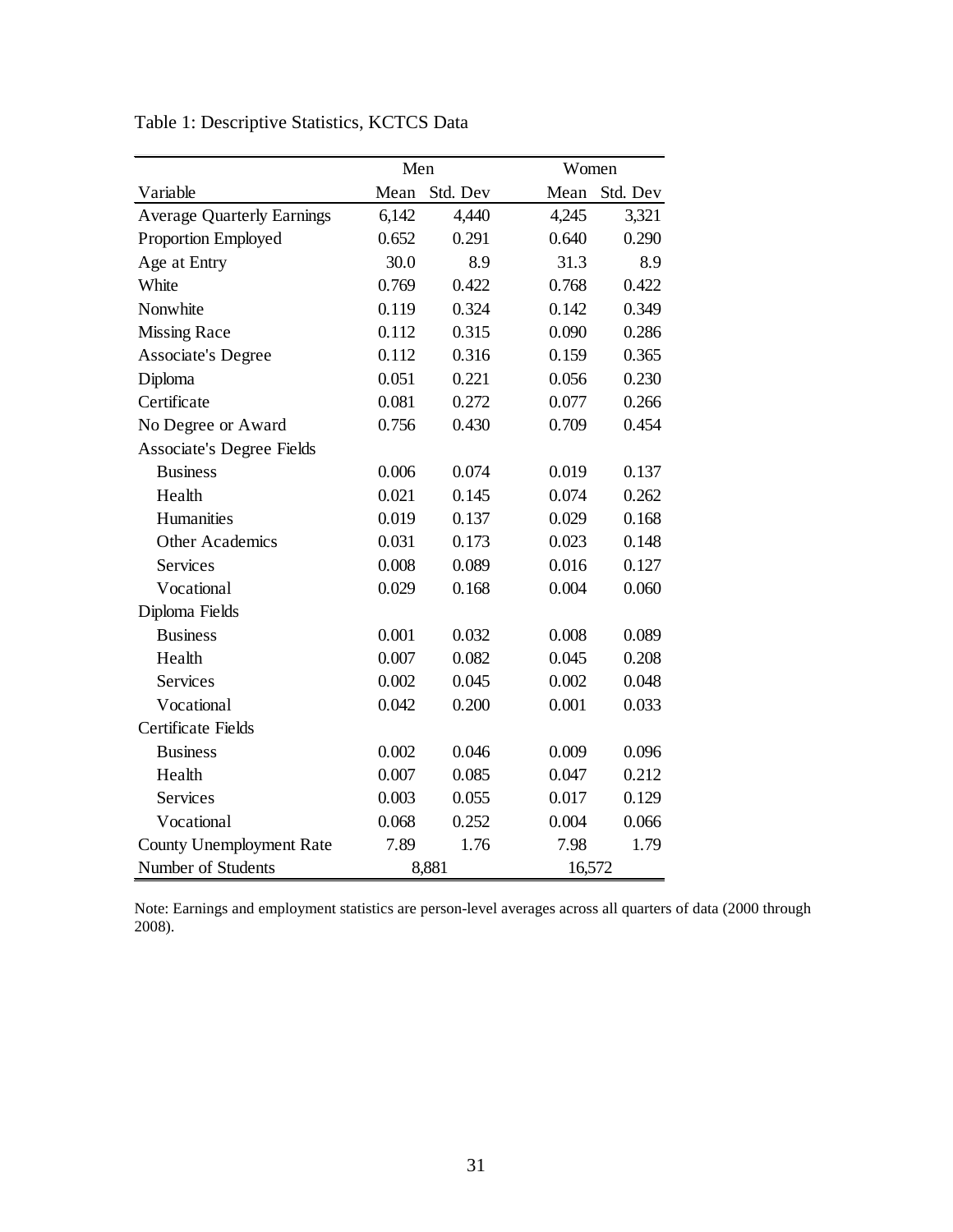|                             | Men          |           | Women        |           |
|-----------------------------|--------------|-----------|--------------|-----------|
|                             | <b>KCTCS</b> | Census    | <b>KCTCS</b> | Census    |
| <b>Yearly Earnings</b>      | 20,756       | 39,728    | 14,590       | 22,095    |
|                             | (22,788)     | (35, 456) | (15,659)     | (21, 457) |
| <b>Associate's Degree</b>   | 0.112        | 0.191     | 0.159        | 0.253     |
|                             | (0.316)      | (0.393)   | (0.365)      | (0.435)   |
| 1+ Years College, No Degree | 0.317        | 0.548     | 0.301        | 0.486     |
|                             | (0.465)      | (0.498)   | (0.459)      | (0.500)   |
| <1 Year College, No Degree  | 0.571        | 0.262     | 0.541        | 0.261     |
|                             | (0.495)      | (0.440)   | (0.498)      | (0.439)   |
| In School                   | 0.063        | 0.107     | 0.087        | 0.108     |
|                             | (0.243)      | (0.309)   | (0.282)      | (0.310)   |
| Age                         | 35.6         | 35.6      | 37.0         | 37.0      |
|                             | (8.9)        | (8.9)     | (8.9)        | (8.9)     |
| Nonwhite                    | 0.119        | 0.119     | 0.142        | 0.142     |
|                             | (0.324)      | (0.324)   | (0.349)      | (0.349)   |
| <b>Observations</b>         | 8,881        | 12,082    | 16,572       | 15,229    |

Table 2: Means and Standard Deviations for 2000 Census and Full KCTCS Sample

Notes: Standard deviations are in parentheses. Each sample includes individuals ages 25 to 66. Census observations are limited to the state of Kentucky and to individuals with postsecondary education without completion of a bachelor's or postgraduate degree. Census data are weighted so that they have a similar age and race/ethnicity distribution as the KCTCS data. KCTCS earnings data are for the fourth quarter of 2007 through the third quarter of 2008, the most recent earnings data available. Census earnings data are from 1999. Earnings from both data sets are in 2008 dollars. Note that the individuals in the KCTCS data are the same as in Table 1 but are measured at a different time period.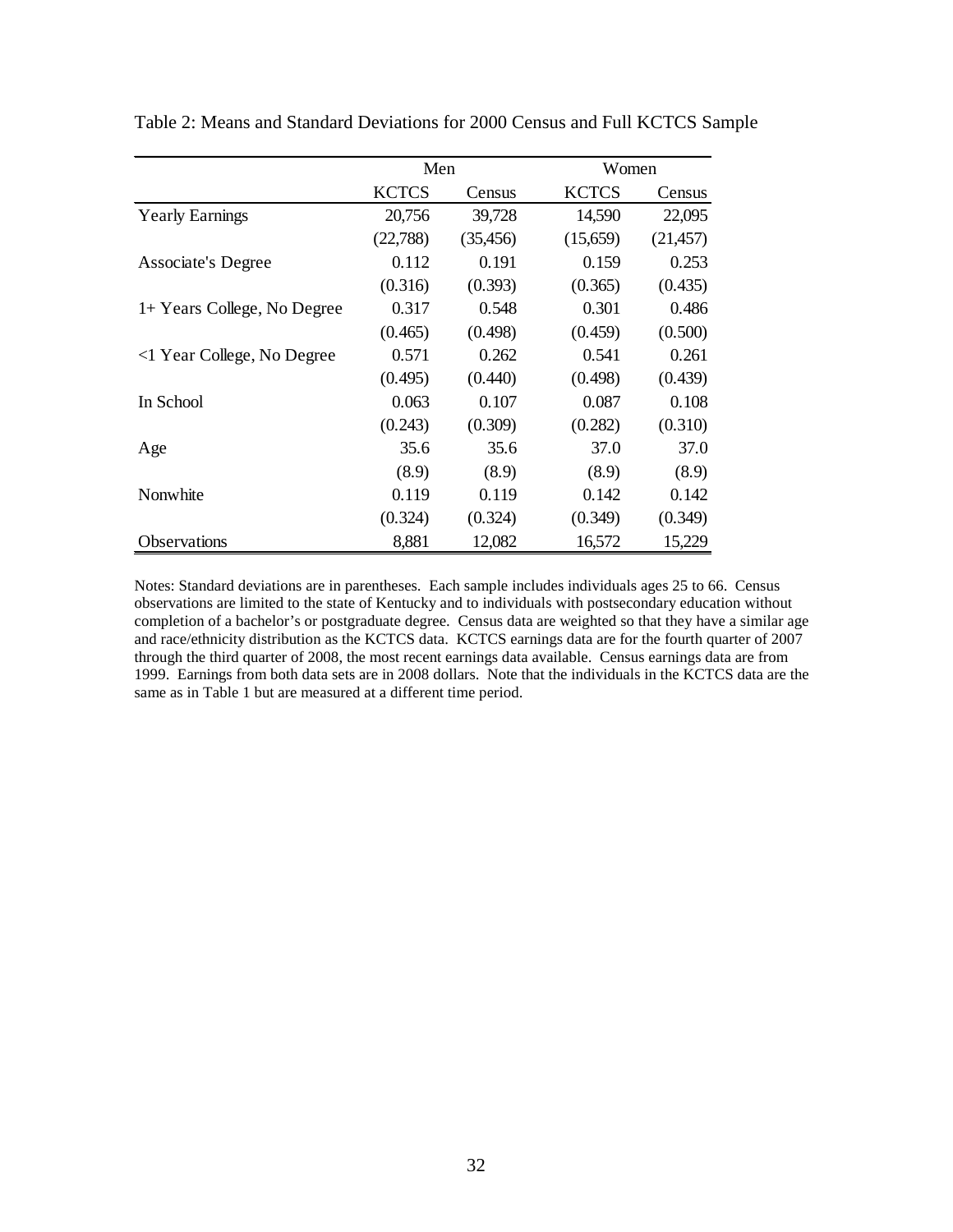|                           | $-2$         | -5           | $-10$        | -17          |
|---------------------------|--------------|--------------|--------------|--------------|
|                           | Men          |              | Women        |              |
|                           | <b>KCTCS</b> | Census       | <b>KCTCS</b> | Census       |
| <b>Associate's Degree</b> | 7,735 ***    | 5,513 ***    | $10,125$ *** | $6,624$ ***  |
|                           | (798)        | (1,094)      | (400)        | (520)        |
| 1+ Years of College,      | 1,880 ***    | 804          | $1,776$ ***  | $1,137$ ***  |
| No degree                 | (536)        | (805)        | (260)        | (457)        |
| In School                 | 7,644 ***    | $-8,371$ *** | 573          | $-3,410$ *** |
|                           | (1,009)      | (1,022)      | (410)        | (618)        |
| Age                       | $2,113$ ***  | 4,511 ***    | 994 ***      | 1,940 ***    |
|                           | (219)        | (306)        | (112)        | (171)        |
| Age Squared               | $-23$ ***    | $-50$ ***    | $-10$ ***    | $-22$ ***    |
|                           | (3)          | (4)          | (1)          | (2)          |
| Nonwhite                  | $-6,723$ *** | $-8,554$ *** | 311          | $1,085*$     |
|                           | (606)        | (998)        | (325)        | (569)        |
| Observations              | 8,881        | 12,082       | 16,572       | 15,229       |

Table 3: Cross-Sectional OLS Model with 2000 Census and KCTCS Data Dependent Variable is Yearly Earnings (2008 \$)

Notes: Heteroskedasticity-robust standard errors are in parentheses. \*, \*\*, and \*\*\* denote coefficients with statistical significance at the 10%, 5%, and 1% levels on two-sided tests, respectively. All models include individuals ages 25 to 66. Regressions using KCTCS data also include dummy variables for missing race/ethnicity and for students entering KCTCS during the 2002-2003 school year. The Census and KCTCS data in this table are identical to the data in Table 2 (and the KCTCS data in Table 1).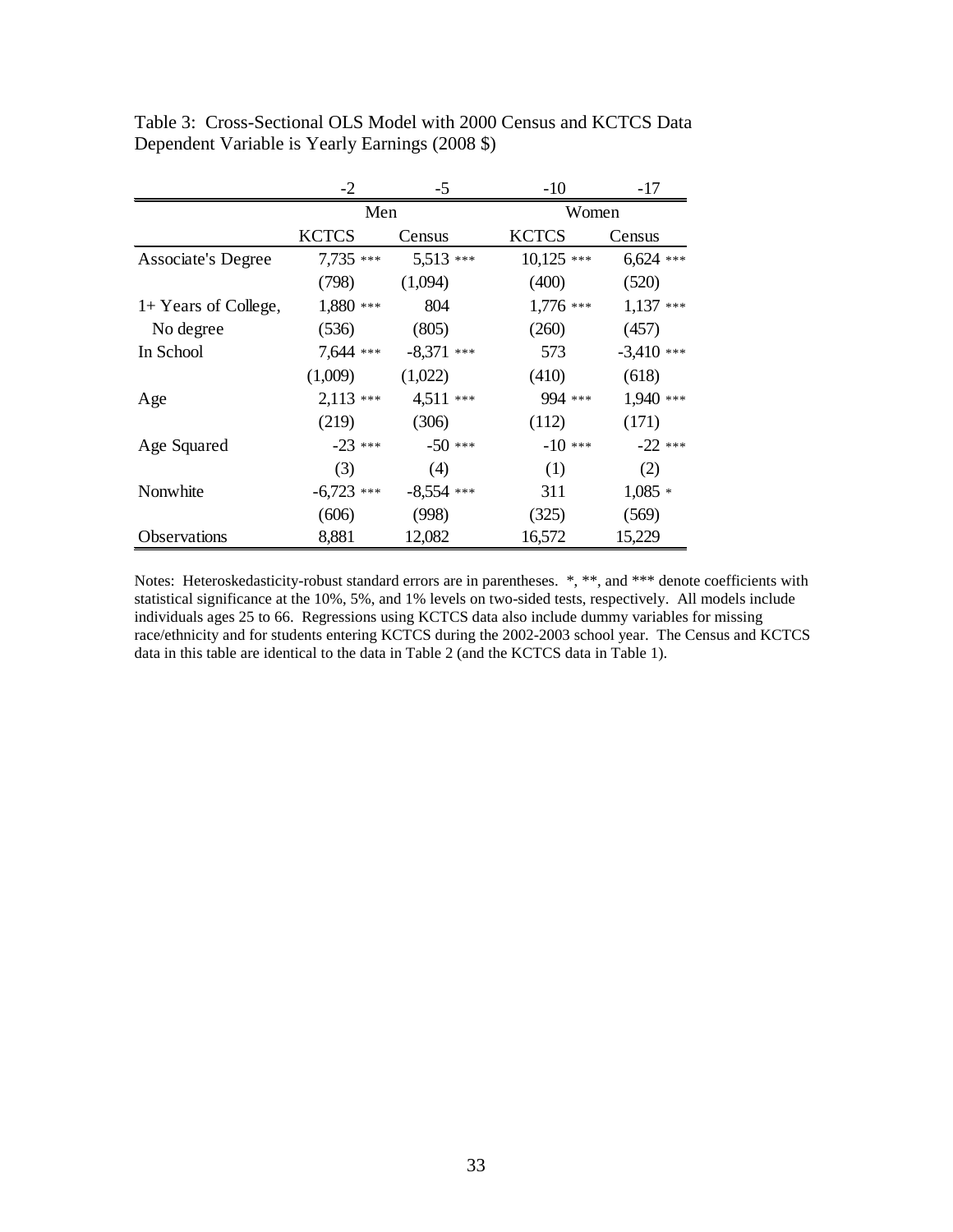|                    | Men          | Women        |
|--------------------|--------------|--------------|
| Associate's Degree | 1,349<br>*** | 2,290<br>*** |
|                    | (204)        | (106)        |
| Diploma            | $1,017$ ***  | 1,990 ***    |
|                    | (229)        | (129)        |
| Certificate        | 496 ***      | $221**$      |
|                    | (207)        | (96)         |
| Demographics       | yes          | yes          |
| <b>Intentions</b>  | yes          | yes          |
| Observations       | 8,881        | 16,572       |

Table 4: Quarterly Earnings Returns for Highest Award Received Cross-sectional OLS Model with KCTCS Data

Notes: Heteroskedasticity-robust standard errors are in parentheses. \*, \*\*, and \*\*\* denote coefficients with statistical significance at the 10%, 5%, and 1% levels on two-sided tests, respectively. All regressions also include controls for age, age squared, nonwhite, missing race/ethnicity, earnings in each of the four quarters immediately prior to KCTCS entry, and dummy variables for term of entry.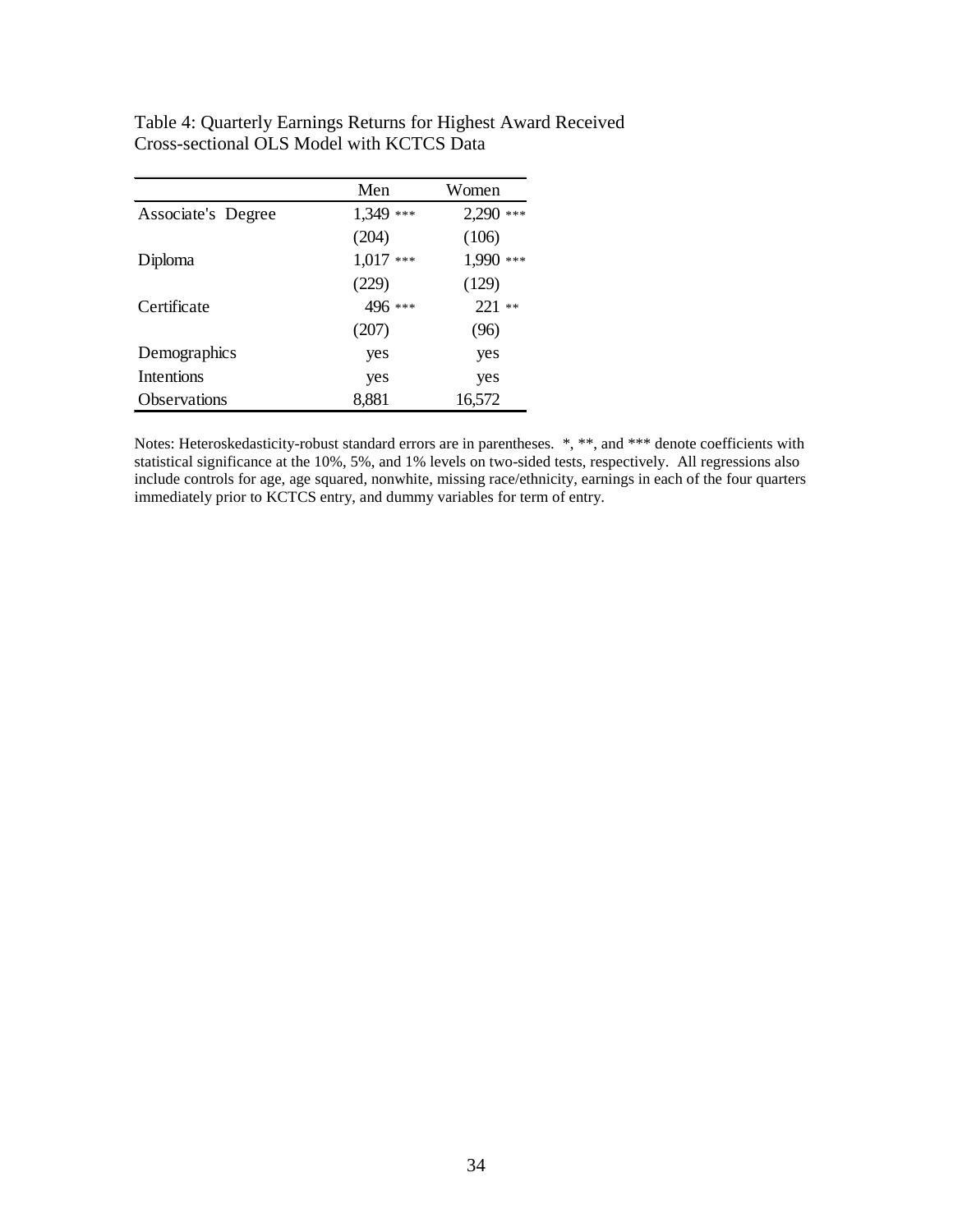|                             | Men              |             |             |             | Women       |             |           |             |
|-----------------------------|------------------|-------------|-------------|-------------|-------------|-------------|-----------|-------------|
|                             | $\left(1\right)$ | (2)         | (3)         | (4)         | (5)         | (6)         | (7)       | (8)         |
| Associate's Degree          | $1,325$ ***      | $1,203$ *** | 1,433 ***   | 1,484 ***   | $2,440$ *** | 2,284 ***   | 2,343 *** | $2,363$ *** |
|                             | (150)            | (152)       | (148)       | (149)       | (83)        | (83)        | (83)      | (81)        |
| Diploma                     | $1,028$ ***      | 890 ***     | $1,130$ *** | $1,265$ *** | 1,955 ***   | $1,801$ *** | 1,893 *** | 1,914 ***   |
|                             | (185)            | (187)       | (181)       | (183)       | (114)       | (115)       | (114)     | (110)       |
| Certificate                 | 95               | 43          | 248         | 297 *       | 286 ***     | 235 ***     | 324 ***   | 299 ***     |
|                             | (164)            | (164)       | (159)       | (160)       | (76)        | (76)        | (76)      | (73)        |
| <b>Student Fixed Effect</b> | yes              | yes         | yes         | yes         | yes         | yes         | yes       | yes         |
| <b>Enrollment Timing</b>    | no               | yes         | yes         | yes         | no          | yes         | yes       | yes         |
| Demographics                | no               | no          | yes         | yes         | no          | no          | yes       | yes         |
| Intentions                  | no               | no          | no          | yes         | no          | no          | no        | yes         |
| Observations                | 306,642          | 306,642     | 306,642     | 306,642     | 572,319     | 572,319     | 572,319   | 572,319     |

Table 5: Earnings Returns for Highest Award Received, Fixed Effects Models with KCTCS Data

Notes: Standard errors clustered by student are in parentheses. \*, \*\*, and \*\*\* denote coefficients with statistical significance at the 10%, 5%, and 1% levels on two-sided tests, respectively. All models also include time fixed effects. An observation is a person and a quarter.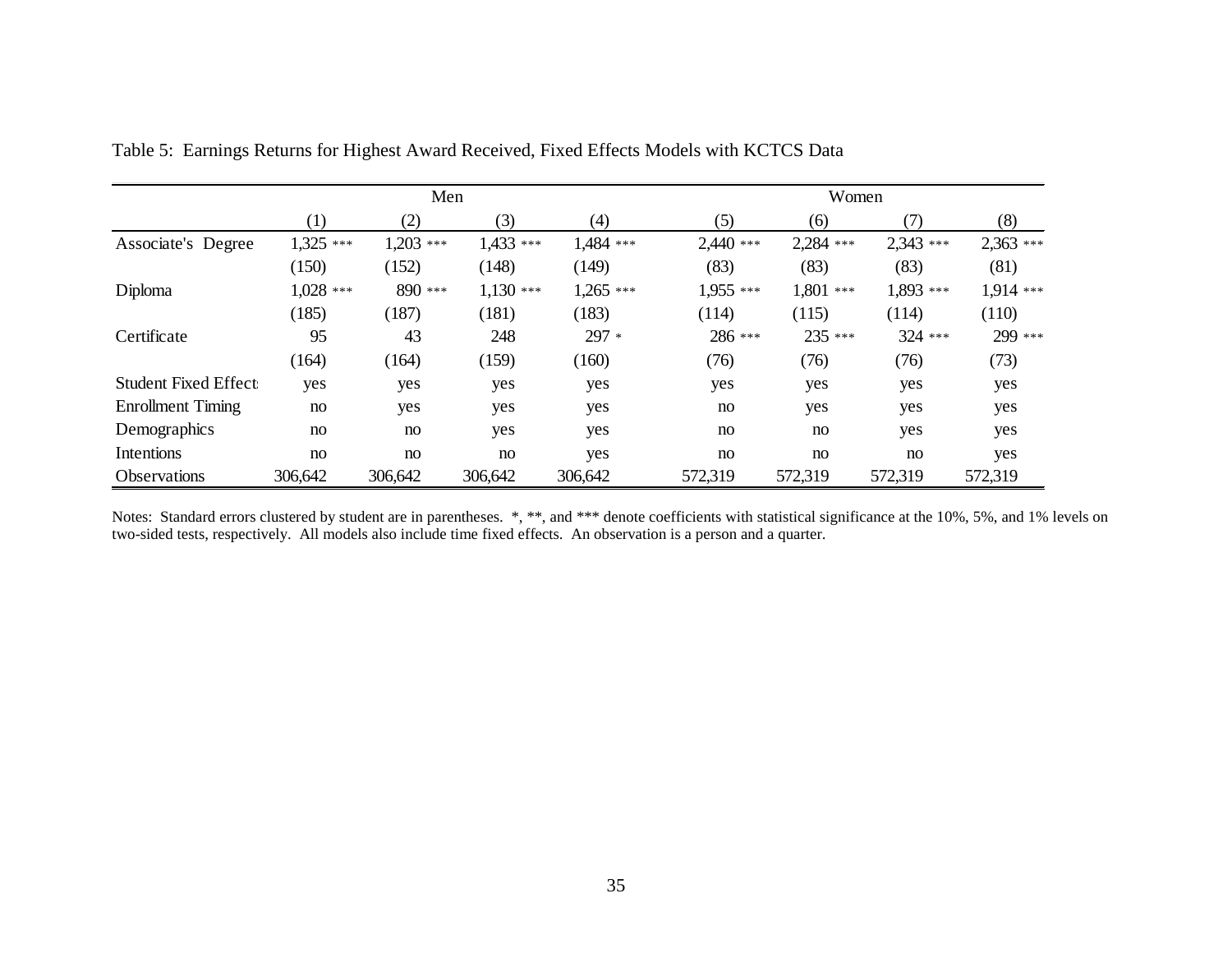|                           | Men      |           |         | Women     |
|---------------------------|----------|-----------|---------|-----------|
|                           | Coeff.   | Std. Err. | Coeff.  | Std. Err. |
| <b>Associate's Degree</b> |          |           |         |           |
| <b>Humanities</b>         | $-2$     | 290       | 171     | 131       |
| Other Academic            | 1,793    | 253 ***   | 1,661   | $177***$  |
| <b>Business</b>           | $-138$   | 551       | 654     | 156 ***   |
| Health                    | 3,709    | 354 ***   | 4,409   | $127***$  |
| Services                  | $-46$    | 419       | 316     | $155**$   |
| Vocational                | 1,268    | 332 ***   | 1,545   | 460 ***   |
| Diploma                   |          |           |         |           |
| <b>Business</b>           | $-1,124$ | 1,003     | 158     | 235       |
| Health                    | 2,140    | 502 ***   | 2,441   | 122 ***   |
| Services                  | 73       | 813       | $-9$    | 427       |
| Vocational                | 1,264    | 202 ***   | 240     | 945       |
| Certificate               |          |           |         |           |
| <b>Business</b>           | $-8$     | 883       | 173     | 230       |
| Health                    | 32       | 500       | 375     | 96 ***    |
| Services                  | $-141$   | 596       | 241     | $142 *$   |
| Vocational                | 368      | $177**$   | 264     | 296       |
| Observations              | 200,045  |           | 366,507 |           |

Table 6: Earnings Returns for Highest Award by Field of Study Fixed Effects Models with KCTCS Data

Notes: Standard errors are clustered by student. \*, \*\*, and \*\*\* denote coefficients with statistical significance at the 10%, 5%, and 1% levels on two-sided tests, respectively. All models also include controls for enrollment timing, demographics, student intentions, person fixed effects, and time fixed effects.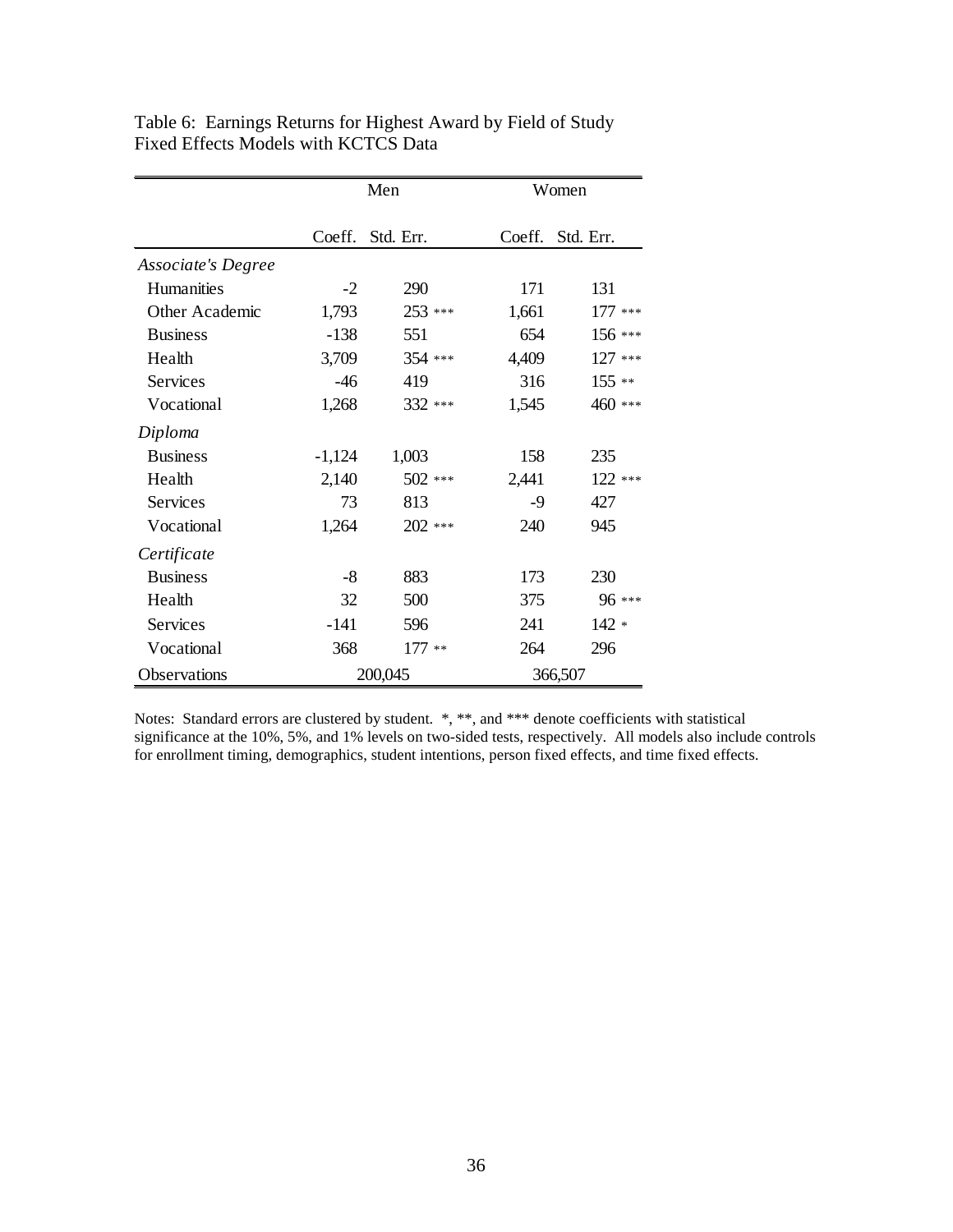|                     |             | Men         |           | Women       |
|---------------------|-------------|-------------|-----------|-------------|
|                     | (1)         | (2)         | (3)       | (4)         |
| Associate's Degree  | 1,484 ***   | $1,117$ *** | 2,363 *** | $1,763$ *** |
|                     | (149)       | (170)       | (81)      | (90)        |
| Diploma             | $1,265$ *** | 821 ***     | 1,914 *** | $1,331$ *** |
|                     | (183)       | (198)       | (110)     | (119)       |
| Certificate         | $297 *$     | 112         | 299 ***   | $134 *$     |
|                     | (160)       | (162)       | (73)      | (75)        |
| Credits             |             | $5.6***$    |           | $14***$     |
|                     |             | (2)         |           | (1)         |
| <b>Observations</b> | 306,642     | 306,642     | 572,319   | 572,319     |

# Table 7: Earnings Returns for Credits Earned and Highest Award Fixed Effects Models with KCTCS Data

Notes: Standard errors clustered by student are in parentheses. \*, \*\*, and \*\*\* denote coefficients with statistical significance at the 10%, 5%, and 1% levels on two-sided tests, respectively. All models also include controls for enrollment timing, demographics, student intentions, person fixed effects, and time fixed effects.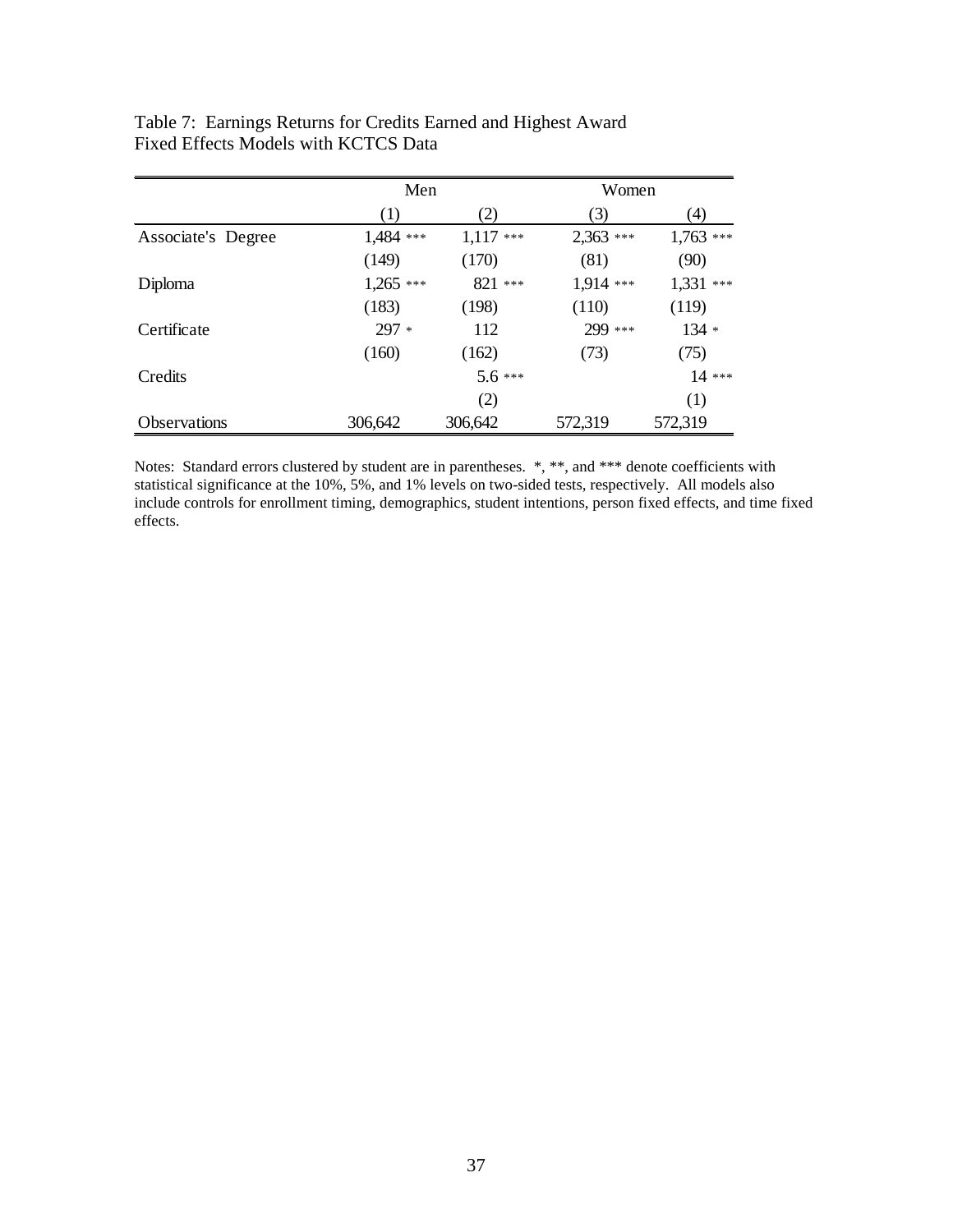Figure 1: Average Quarterly Earnings for KCTCS Award, KCTCS Non-award, and Non-KCTCS Workers, 2002 to 2008